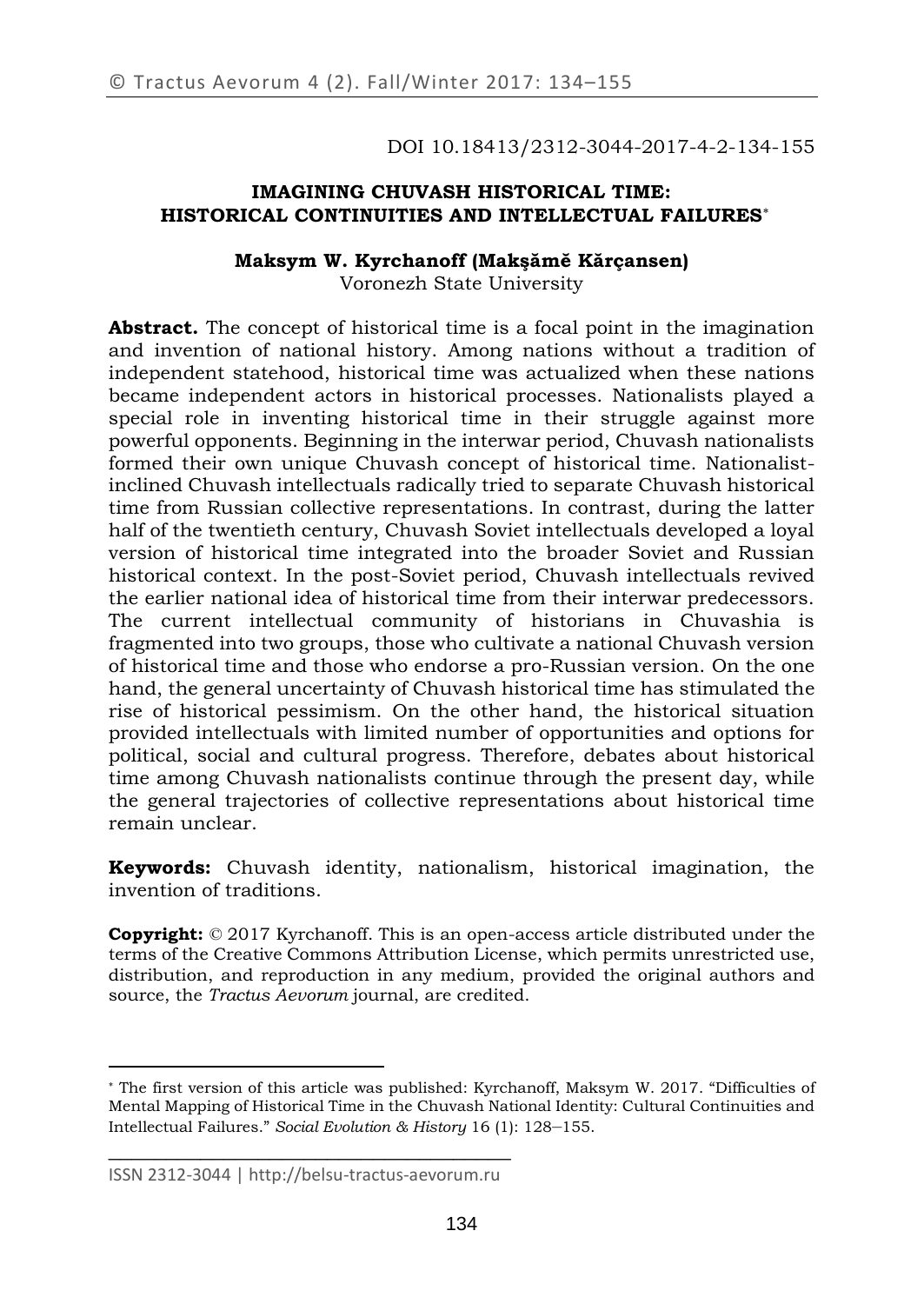**Correspondence to:** Maksym W. Kyrchanoff, Department of Regional Studies and Foreign Economies, Faculty of International Relations, Voronezh State University. 394000, Voronezh, Pushkinskaia st., 16, room 236, Russia. E-mail: maksymkyrchanoff[at]gmail.com

УДК 930.2

# **ВООБРАЖАЯ ЧУВАШСКОЕ ИСТОРИЧЕСКОЕ ВРЕМЯ: ИСТОРИЧЕСКИЕ ПРЕЕМСТВЕННОСТИ И ИНТЕЛЛЕКТУАЛЬНЫЕ ПРОВАЛЫ**

#### **Максим В. Кирчанов (Макçăмĕ Kăрчансен)**

Воронежский государственный университет

**Аннотация.** Понятие исторического времени является одним из центральных в воображении и изобретении национальной истории. Понятия и категории исторического времени были актуализированы среди народов, не имеющих традиций собственной государственности, когда они стали независимыми субъектами исторического процесса. Националисты играли особую роль в изобретении идеи исторического времени в целом – это происходило в ходе их борьбы с противниками из формально доминирующих групп. Чувашская концепция исторического времени была сформирована усилиями чувашских националистов. Первые попытки изобрести чувашское историческое время имели место в период между двумя мировыми войнами, когда чувашские националистически ориентированные интеллектуалы коренным образом пытались отделить категорию чувашского исторического времени от аналогичных российских коллективных представлений. Чувашская советская интеллигенция во второй половине ХХ века разработала лояльную версию исторического времени, интегрированного по большей части в русский и советский исторический контекст. Чувашская интеллигенция 1990-х и 2000-х годов попыталась возродить национальную идею исторического времени своих предшественников межвоенного периода. Интеллектуальное сообщество историков в Чувашии разделено на две группы: одна культивирует национальную чувашскую версию исторического времени, другая – пророссийскую. С одной стороны, чувашская концепция исторического времени среди интеллектуалов продолжает оставаться неопределенной; это стимулирует рост исторического пессимизма. С другой стороны, историческая ситуация в целом изменила пространство для интеллектуальных маневров. Таким образом, дебаты по поводу исторического времени среди чувашских националистов не завершены. Общие траектории коллективных представлений о трансформации исторического времени остаются неясными.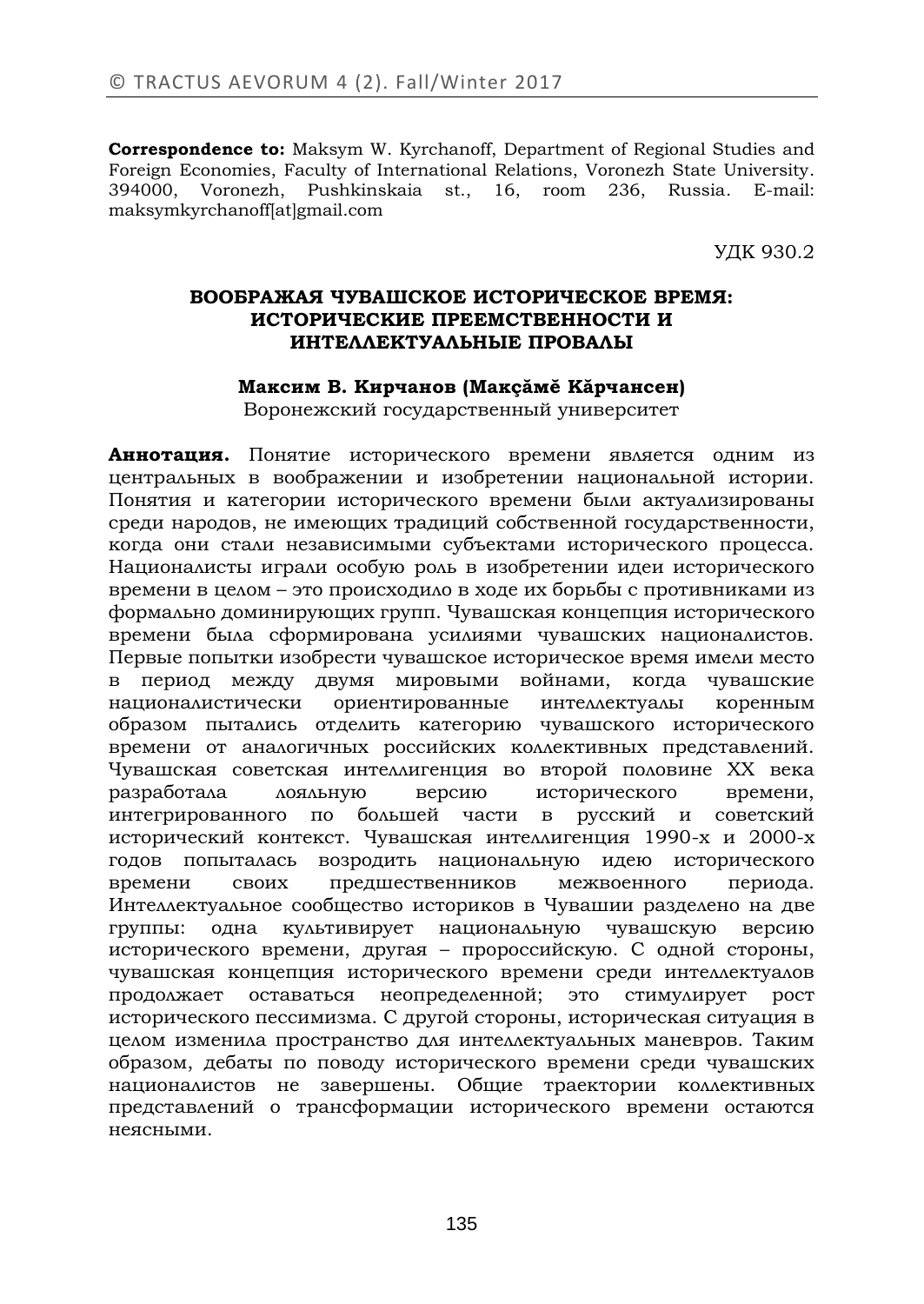**Ключевые слова:** чувашская идентичность, национализм, историческое воображение, изобретение традиций.

# **Introduction**

The assumption that nationalists are the founding fathers of modern nations has become commonplace in national and international historiographies of nationalism. Certainly, nationalist intellectuals played leading roles in the formation, invention, and imagination of modern nations. Writers, poets, historians, and other intellectuals proposed nations based upon imagined cultural attributes and social markers that they believed would radically improve the nation's status, transforming it into an historical nation. Some modern nations emerged as cultural and social communities relatively late because they existed in economic underdevelopment, which slowed the political progress of peripheral nationalisms. For these nations, the concepts of historical time and national history were among the most important systemic markers in national formation and development. In general, the slow development of modern nations and national identities was the result of negative historical and social dynamics.

Nationalists on the peripheries of Europe conceptualized national history and historical time for their potential fellow citizens with considerable delay. Russian and foreign scholars of nationalism have examined the issue of intellectual and nationalist participation in the development of historical imagination (Gryncharov 2006; Vacheva, Papuchiev 2012). Most of this scholarship, including some of the author's own articles, are focused on the tactics and strategies of nationalist intellectuals in writing synthetic versions of national history in the form of grand narratives. Some scholars of nationalism (Vacheva 2002; Alipieva 2006) prefer to analyze how intellectuals in moments of particular nationalist agitation and nationalistic leaders in transitional societies attempt to nationalize the past and to reinterpret and invent new versions and visions of national history. These studies, though productive, can be defined as normative: these themes appear in the classical corpus of texts in Nationalism Studies, providing the historian of nationalism with a defined range of methods. The inventionist and imaginalist approaches (Anderson 1983; Hobsbawm, Ranger 1983) are among the most productive and promising in Nationalism Studies. Studies focused predominantly on nations, nationalisms, and identities have thus far overshadowed research on the themes of imagination and the invention of historical time, collective nationalist conceptions of time as an element of national existence, tactics and strategies of nationalization, and historical time appropriation.

This article analyzes the strategies and tactics of nationalists in the invention and imagination of historical time in social and cultural transformation. The extant paradigms of Nationalism Studies are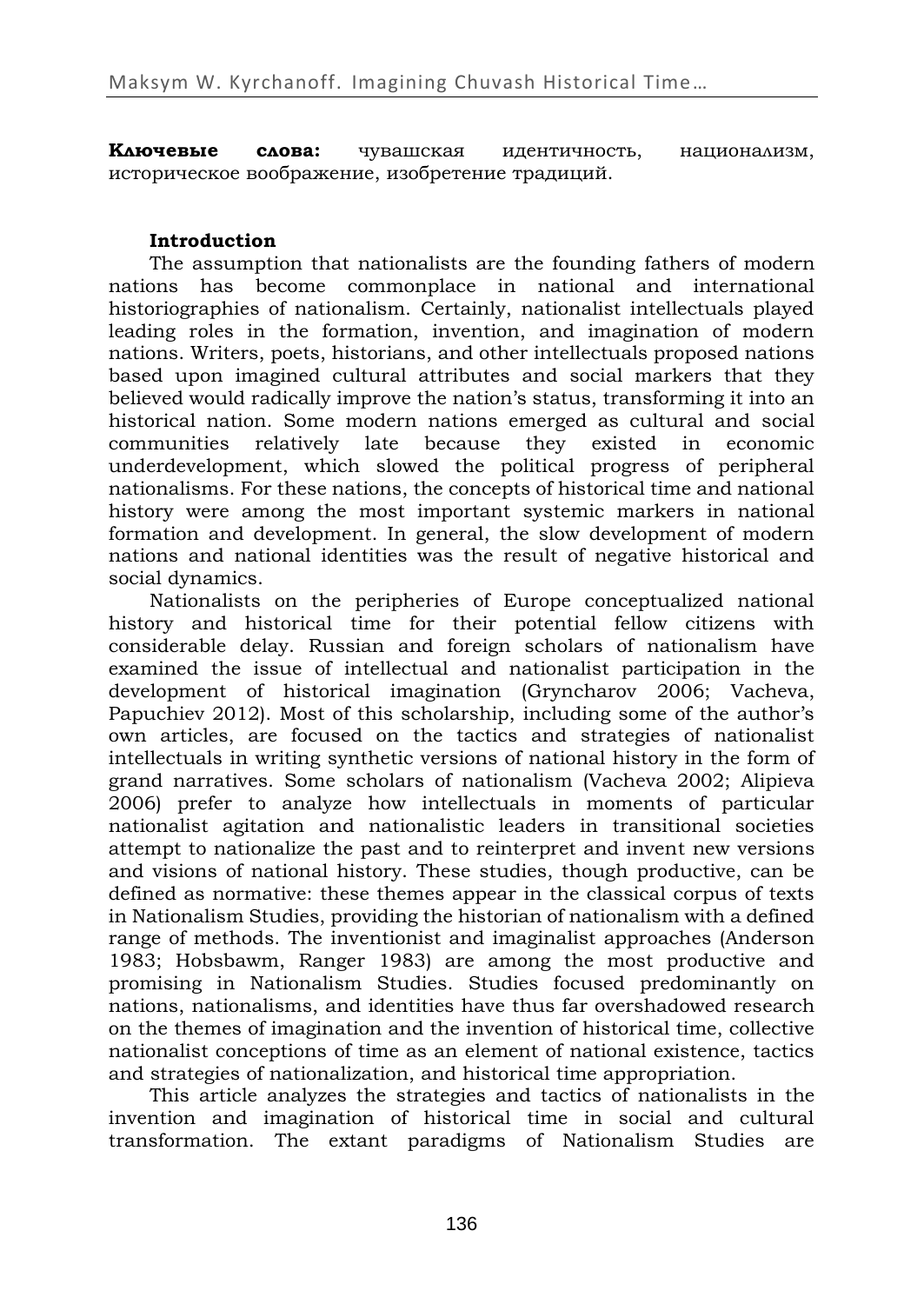insufficient for such a study of collective representations and ideas about time. As a result, this article draws on the theoretical and methodological achievements of postmodern historiography, in which historians radically revised collective ideas about time (Koposov 2013; Boitsov 2013). Postmodern historiography dismantled the "time" category from the historical process, and challenged its internal unity. World history and national histories transformed from something primordial to imagined and artificial intellectual constructs. A multiplicity of histories came to be understood as characteristic of history in general and historical time in particular.

Given the enormous breadth of this subject, the article concentrates on efforts to construct historical time in Chuvash identity. The number of studies on Chuvash nationalism in general, and the concept of time in Chuvash nationalist identity and imagination in particular, remain far too limited (Pogodin 1997). Parallel studies in the formation and development of modern nations among other ethnic groups of the Volga region (Vasil'ev, Shibanov 1997) are equally rare in the historiography. Therefore, the author focuses on the tactics and strategies of Chuvash nationalism in the imagination and invention of historical time in the context of modern Chuvash identity.

## **Interwar Intellectual Debates and Their Reverberations**

Revolutionary political changes institutionalized Chuvash autonomy in the Russian Federation. They also led to the transformation of political and intellectual life in sovietized Chuvashia. Chuvash intellectuals began to debate the development of Chuvash language (Timuha Hĕvetĕrĕ 1928; *Škulta vĕrenmelli uçebniksene kĕnĕ terminsem* 1934; Vanerkke 1926; 1929), and the role of the Chuvash nation in history. Academic studies of the Chuvash language and its wide promotion in the 1920s and the 1930s had a dual function. On the one hand, Chuvash linguists actualized "past" narratives because language was invented, understood, and perceived by them as a living form of continuity between historical generations of an imagined Chuvash nation. On the other hand, they also perceived language as an expression of Chuvash national potential in its "future" dimensions. These discussions actualized "past" and "future" problems of the Chuvash nation. Overall, Chuvash history was invented and imagined by Chuvash intellectuals as an effective tool for strengthening and development of national identity. The historical studies of the 1920s and the 1930s were widely used for the formation of a Chuvash version of historicism. Yet the dichotomy of "national history" and "national language" among Chuvash intellectuals in the 1920s and the 1930s lost its value by the mid-1950s when national history finally and forcibly replaced the history of Chuvash people and the history of the Chuvash Autonomous Soviet Socialist Republic.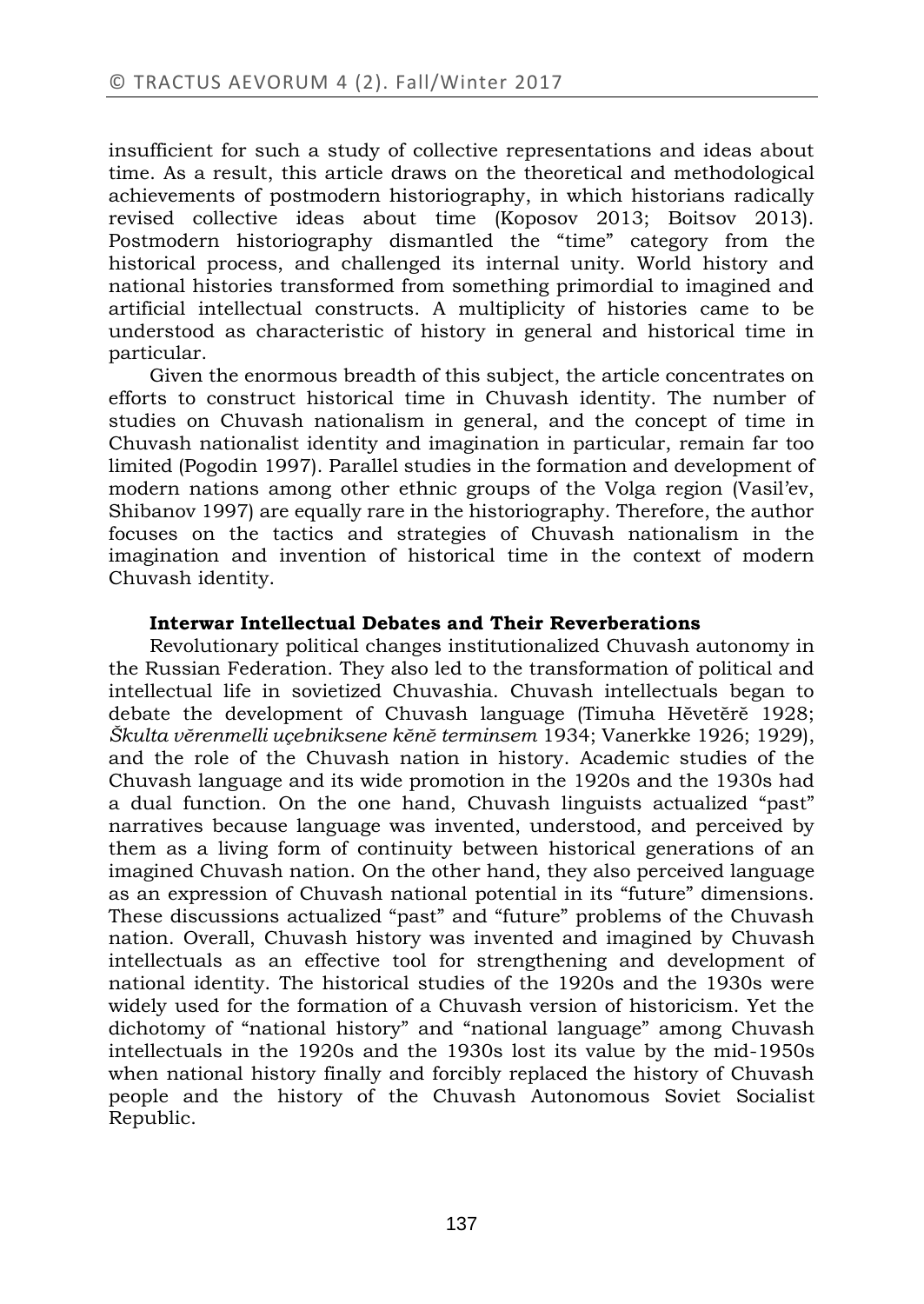The revolution and Chuvash autonomy allowed Chuvash intellectuals to map Chuvashia onto the newly invented and imagined political geography of the Soviet Union. Petrov-Tinehpi Mišši was among the remarkable representatives of this revolutionary generation among Chuvash intellectuals. Mišši argued that "Chuvash history," as a part of academic historical study, should focus on the study of Chuvash national history (Petrov-Tinehpi Mišši 1925). In the same period, Vanter Kurijĕ (1921) cultivated a sense of Chuvash historical imagination based in Bulgarian and Golden Horde narratives. He assisted in the Chuvashization of history and in collective representations of its historical past. In addition, Mišši (Petrov-Tinehpi Mišši 1928) argued that Chuvashia's neighbors had deprived the Chuvash nation of its ability to act as an independent and autonomous actor in history. In 1928, he stressed that the "period between the 1236 and 1917 was one of servile existence... The Russian regime of oppression was a continuation of Tatar oppression... the wild Asians began the destruction of the Chuvash State ... and Russian statehood, which was brutally predatory and stupid in its cruelty completed the subjugation of the Chuvash nation" (*Pervyi Vsechuvashskii kraevedcheskii s'ezd* 1929, 63).

Therefore, Mišši (Petrov-Tinehpi Mišši 1925) believed, the Chuvash nation played a passive role in Russian-Tatar political struggles, as Tatars and Russian erased the Chuvash nation from history and Russian intellectuals reimagined it as primitive and non-historical. Chuvash intellectuals and historians of the 1920s took the first steps towards the creation and institutionalization of a Chuvash historical narrative and the invention of Chuvash historical time and national history. At the same time, radical and orthodox communist Chuvash historians condemned such efforts. Ivan Kuznetsov (1930; 1931), one of the founding fathers of communist discourse in Chuvash historiography, actively criticized Mišši and Kurijĕ as his ideological opponents. Likewise, Vasilii Dimitriev, a leading Soviet and post-Soviet Chuvash historian, criticized the ideas of nationally oriented Chuvash intellectuals in the interwar period. He rejected the concept of a separate and independent Chuvash history, historical time, and historical process.

If Kurijĕ, Mišši, and V. Smolin (Smolin 1921) wrote the history of Chuvashia as a national Chuvash history, Kuznetsov and Dimitriev (Dimitriev 2003) developed deeply pro-Russian forms of history writing. While the former invented and imagined the Chuvash nation as an active and central subject in Chuvash history, the latter denied the Chuvash nation its historical personality. Thus, even as Kurijĕ, Mišši, and Smolin "Chuvashized" an imagined category of historical time, their ideological opponents were inclined to invent and imagine Russian influence as the uniformly positive basis for Chuvash history. In this version of historical imagination, the Chuvash nation became a silent majority.

The major faultline in this debate among Chuvash historians was the acceptance or rejection of Chuvash history as a national form of history with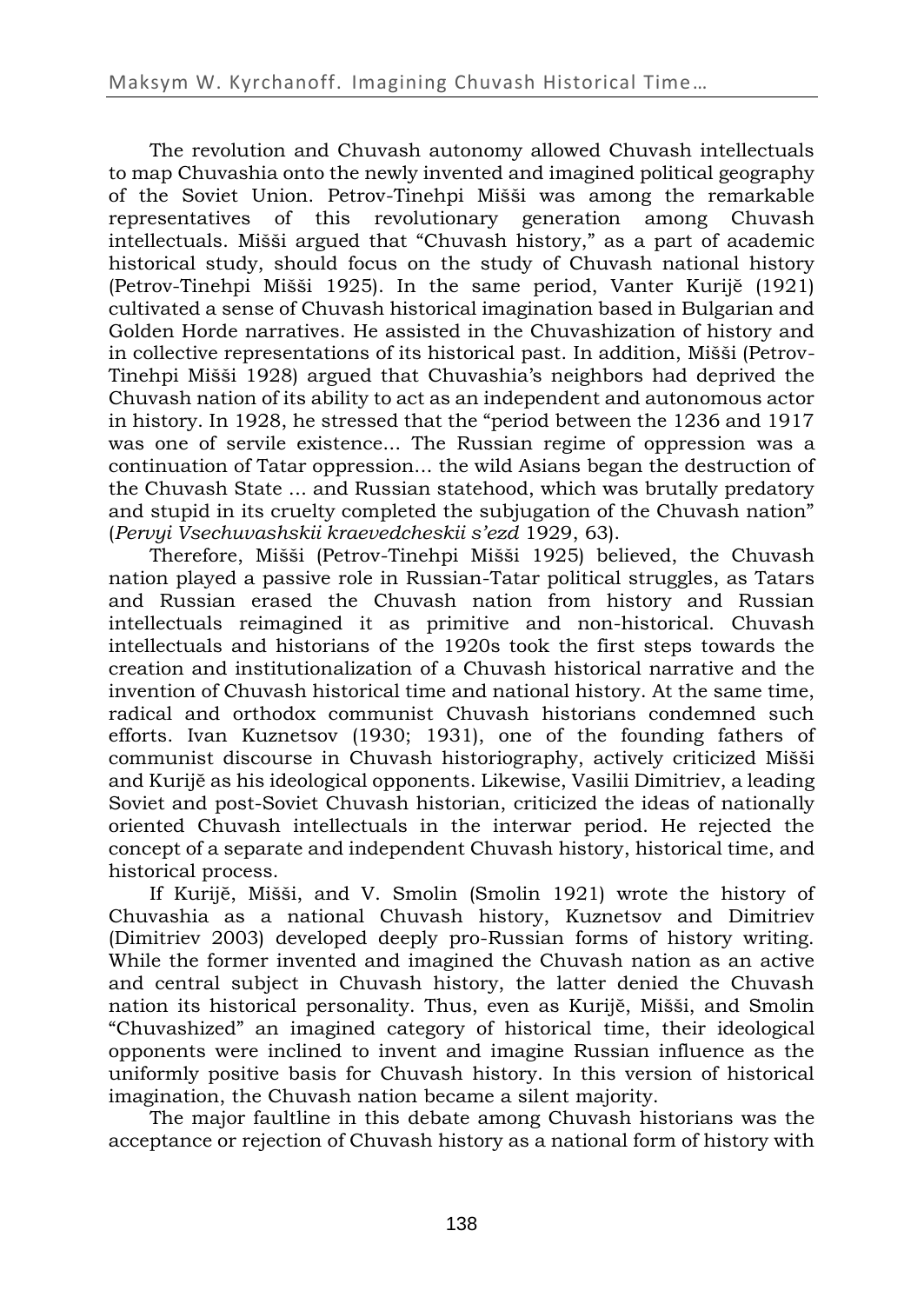its own imagined historical time. Kurijĕ, Mišši, and Smolin preferred to write a nationalized history of Chuvashia, inventing it as a national Chuvash history. Their ideological and political critics, including Kuznetsov, accused them of national stereotypes and prejudices. In particular, Kuznetsov accused Mišši of falsification of history. He presumed that Mišši, instead of writing the history of class struggles, had written instead a history of "the Chuvash people and the Chuvash nation (Kuznetsov 1930; 1931). For Kuznetsov, his opponents had created a folk and national history that facilitated the ideologization and mythologization of history in general.

Historical narratives promoted the dimensions of historical time in Chuvash identity. Commenting in the late 1990s on the interwar debates among Chuvash intellectuals, Evgenii Pogodin presumed that "the retrogressive Marxist historicism prevailed over Chuvash liberal positivist historicism" (Pogodin 1999). These histories were not imagined as Chuvash due to an ideological struggle against "bourgeois nationalism" (including Chuvash), which periodically took place in the Soviet regions, including the autonomous republics. The role of Chuvash language was gradually reduced as well. The invented categories of historical landscape and historical time in Chuvash national imagination only formally and nominally continued to function in the wake of gradual denationalization and Russification, both of which eroded national identities among non-Russian nations and ethnic groups in the USSR. Even so, historical and linguistic interwar scholarship were important components of collective "past" and "future" representations in Chuvash identity. In the latter half of the twentieth century, mental "past" and "future" narratives migrated into Chuvash literature. This was possible because interwar Chuvash intellectuals Chuvashized categories of history and historical time. They also transformed Chuvash from non-historical *inorodtsy* into an historical Chuvash nation, while forming an imagined category of Chuvash historical time and Chuvash historicism.

#### **Historical Subjectivity and Politics in Chuvash Intellectual Debates**

Twentieth-century Chuvash intellectuals had an extremely difficult relationship with historical time, and their attempts to place the Chuvash within history were controversial. In the post-Soviet Chuvash Republic, efforts to map Chuvash presence onto historical time were unsuccessful due to Chuvash historiography's dependence on Russian and Soviet historiography. The latter was a unique type of imperial historiography that successfully imitated federalism in its organization of scholarly communities of professional historians in the Soviet Union. National historians in Soviet republics supported the notion of their nations' voluntary incorporation by the Russian state.

In this system, history could be imagined and invented as exclusively Russian or Soviet. National histories within the Russian Soviet Federative Socialist Republic (RSFSR) could be imagined only as local, regional, or minor versions of an assumed greater Russian or Soviet history. This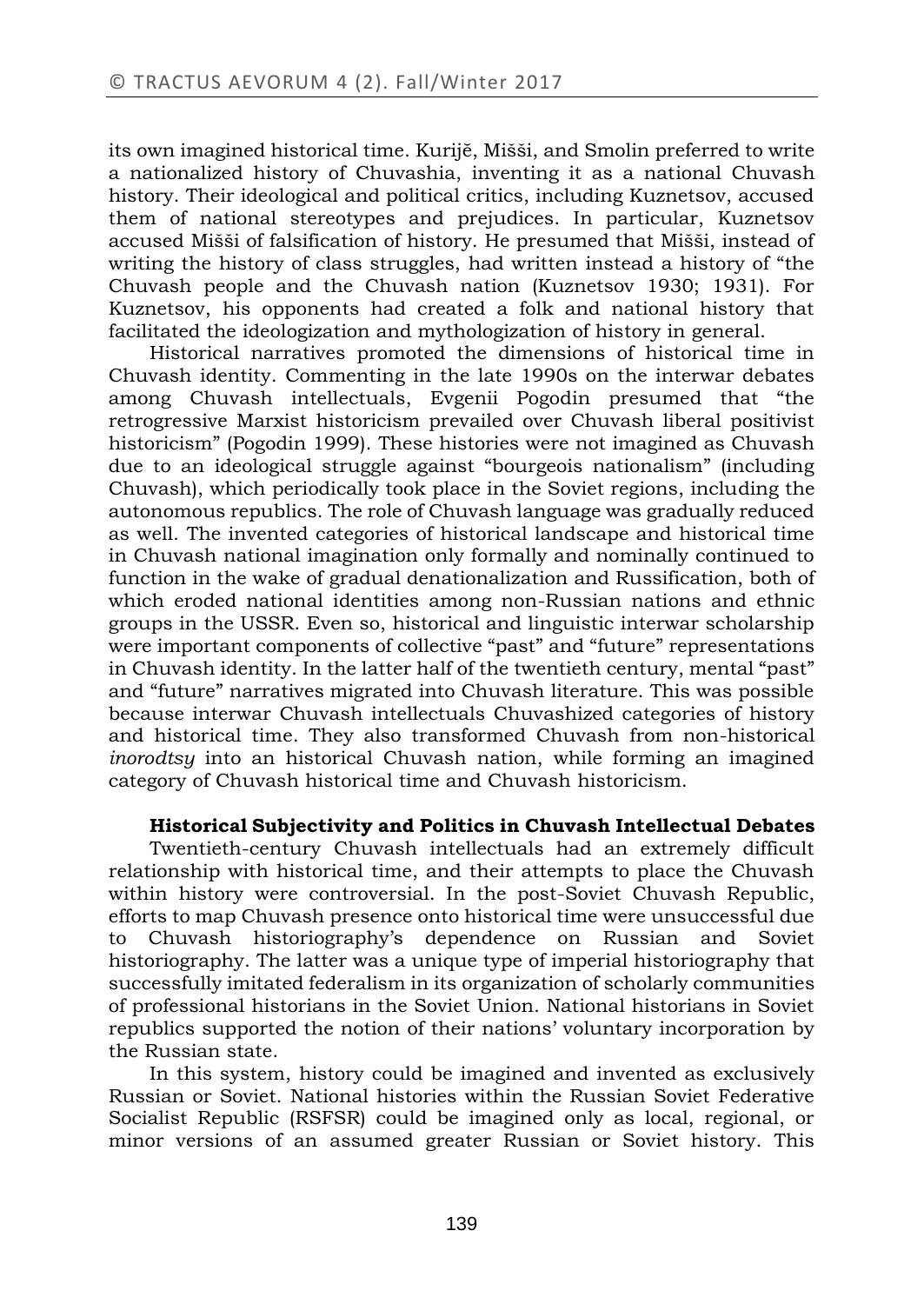informal national hierarchy, based on "people's friendship," assisted in the assimilation of non-Russian ethnic groups and nations, who in turn lost their national histories and identities. The historical framework of the Soviet historiographical imagination could be only Russian and exclusively Soviet. This intellectual situation was maintained by political elites until effective mechanisms of ideological and political control and censorship finally fell into crisis in the late 1980s. The collapse of the Soviet Union made relevant, actual, and influential historiographical theories that previously had been suppressed and intentionally ignored because they were inconvenient for official communist ideology.

Two famous Chuvash historians offer an ideal lens for examining the problems of historical time and the symbolic status of the Chuvash nation in the historical process. Arsenii Izorkin (1932–2006) and Vasilii Dimitriev (1924–2013) were both prominent Chuvash historians, but with contrasting influence in their community of scholars (Chuvashskoe gumanitarnoe soobshchestvo 2010, 181–191). Dimitriev has been idealized and mythologized in Chuvash historiography (Boiko 2013). By comparison, Izorkin became known primarily as a historian of Chuvash national periodicals and intellectual traditions (1999). Izorkin focused on Chuvash national movement history. In the 1990s he was one of the leading authors of Chuvash nationalist journals and newspapers. Overall, however, Dimitriev was formally a more significant and influential figure in the Chuvash academic community.

Izorkin was among Chuvash historians who suggested the need for revision of Soviet historical narratives (1996; 1997a; 1997b; 1997c; 1999). He critically evaluated Soviet historiography, especially works focused on the inclusion of Chuvash areas into the Russian state, a major topic of debate among Chuvash intellectuals in the 1990s. Yet while Izorkin was only a candidate of science in history, Dimitriev was a doctor of science, and in the formalized scientific hierarchy he occupied a more advantageous position. Although Izorkin was a well-known historian and journalist, Dimitriev headed the Research Institute of Language, Literature, History, and Economics from 1968 to 1988 (Boiko 2000; Ivanov 2011). This institute had official status in the Council of Ministers of the Chuvash Autonomous Soviet Socialist Republic. Dmitriev remained an important figure even as the institute changed to the Chuvash State Institute of Humanities. He became one of the most authoritative, mythologized, and idealized historians in Chuvashia.

The existence or non-existence of Chuvash historical time was among the central topics of historiographical debates. Supporters of neo-Soviet historiography argued that Chuvashia voluntarily became part of the Russian state. In this view, the history of Chuvashia in the Kazan Khanate was imagined and invented as a period of national oppression. Tatars of the sovietized and loyal Chuvash historical imagination were understood as universal anti-heroes and oppressors. In contrast, Russians were idealized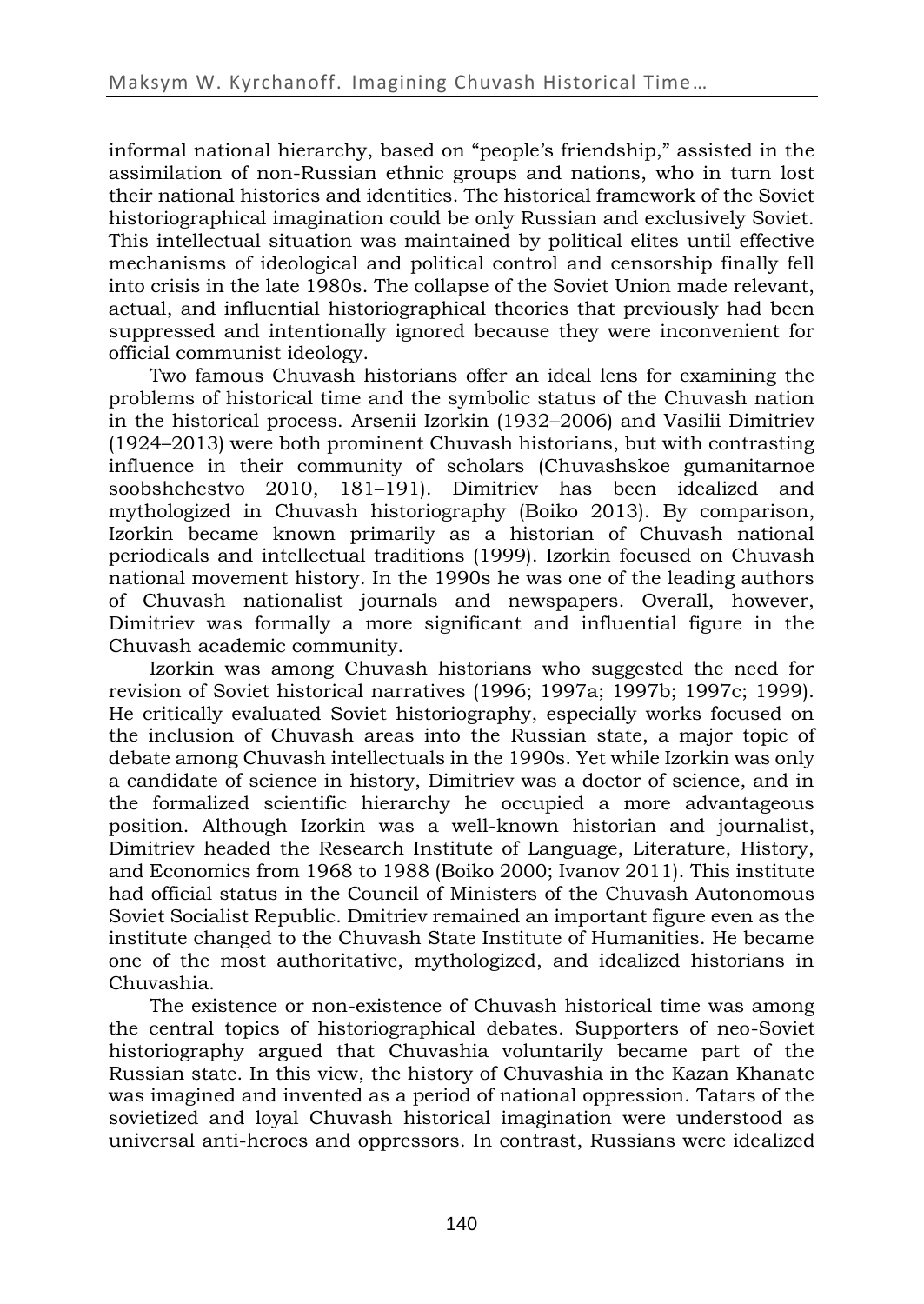and imagined as liberators. Izorkin was among the Chuvash historians and intellectuals who tried to propose a radically new version of national history in the 1990s and 2000s. He decisively abandoned the old ideologized visions of Chuvash inclusion in the Russian state. Izorkin proposed that Chuvash inclusion into the Russian state was a violent act. In response, Dimitriev penned an official rebuke (2000; 2000–2001) and criticized Izorkin in numerous articles (1994; 1996), in which he developed his own unique conception of Chuvash national and state identity.

This article will not dwell on the ideological and methodological debates between Izorkin and Dimitriev except in so far as they demonstrate the manipulation of history and historical memory in which both Izorkin and Dimitriev actively engaged. Izorkin tried to revise the concept of historical time and made it more Chuvash. His critique of the alleged voluntary inclusion of Chuvash territories was, in fact, an attempt to imagine the Chuvash nation as an equal actor in historical processes, and it led him to propose a different understanding of the Kazan Khanate.

In contrast, Soviet Russian and Soviet Chuvash historians preferred to promote a negative and ultimately unattractive image of the Kazan Khanate. They imagined it as an exclusively Tatar state in which Tatar feudal lords oppressed all other ethnic and religious groups. While Izorkin concluded that this concept was ideologized and incorrect, Dimitriev saw Izorkin's suggested historical revisions as unproven and unfounded. He accused Izorkin of idealization of Tatar history in general and the history of the Kazan Khanate in particular. He further insisted that the Kazan Khanate was a Tatar feudal state and strongly disagreed with attempts to reinvent it as a joint state of Tatars, Chuvash, Mari, Udmurt, and other ethnic and religious groups. In the early 2000s, Dimitriev stopped short of accusing Izorkin of Chuvash nationalism and he preferred to indicate that his opponent was not a specialist in sixteenth-century history. Dimitriev and Izorkin's historical conclusions were based on diametrically opposing perceptions of the "past" and "future," and of historical time.

Not surprisingly then, their interpretations of the role of the Chuvash nation were diametrically opposed as well. Izorkin was inclined to invent, imagine, and write the history of the Chuvash Republic as Chuvash in its national coordinate system. In this regard, the Chuvash nation was invented by Izorkin as the main actor and participant in the historical process. The category of "Chuvashness" was actualized by Izorkin in the context of historical time. By comparison, Dimitriev was inclined to write the history of Chuvashia in the shadow of Russian history. His pro-Soviet and pro-Russian preferences led to the marginalization of Chuvash history. Chuvash history lost its self-sufficient value and was reduced from national history to a regional version of Russian history. Despite these significant differences, both men can be imagined as Chuvash nationalists: Izorkin expressed himself as a radical nationalist in the 1990s, while Dimitriev was more moderate in his attempts to actualize Chuvash identity.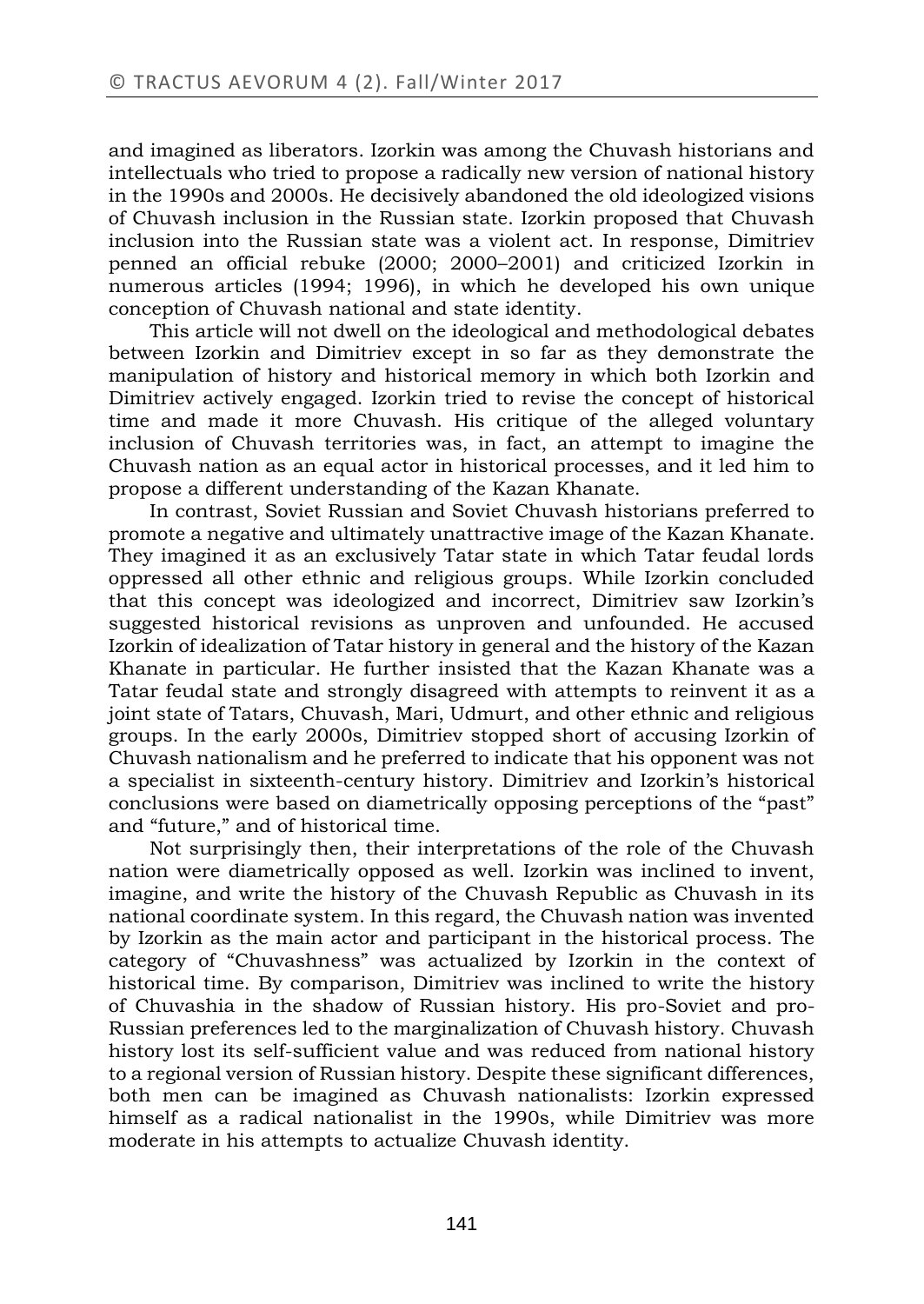# **Chuvash Identity in Transitive Intellectual Situations**

Twentieth-century Chuvash identity developed through the coexistence and interactions of two mutually exclusive tendencies of continuity and discontinuity. The poetry of Şeşpĕl Mišši can be idealized, mythologized, and politicized. Soviet historians presumed that Şeşpĕl Mišši's texts became the starting point for the development of an ideologized Chuvash Soviet literature. Contemporary Chuvash intellectuals prefer to imagine this poetry as modernist or futuristic. Yet despite the apologetics and idealization of the first modern Chuvash poet, his immediate successors, poetic and ideological heirs, were not able willingly, freely, and openly to create a coherent social and national narrative or image of a Chuvash national future.

Political repression in the late 1930s substantially weakened and undermined the cultural and intellectual potential of Chuvash intelligentsia. Soviet national policy was reduced to rigid Sovietization of intellectual landscapes in the autonomous republics, where ideological and cultural dictates from Moscow dominated and socialist realism was recognized as the universal paradigm in state-sanctioned literature. The central political elites were not fully successful in their efforts to Russify the Soviet republics. Representatives of the Party elites were forced to put up with the existence of Ukrainian, Latvian, Moldovan, Georgian and other national cultures and literatures. Moreover, despite all their attempts to enforce assimilation, Party elites were unable to completely destroy national languages. Even as they failed in these goals in the Soviet republics, they enacted revenge on the interior regions where they could significantly limit possibilities for cultural and intellectual maneuvers by national intellectual communities, including the Chuvash, in the autonomous republics of the RSFSR. The policy of the central elites institutionalized cultural and intellectual gaps in the development of national cultures and literature. The early period of dynamic cultural and literary development, with its attendant rise in national languages, was replaced by stagnation and Russification. National intellectual communities in the autonomous republics reacted differently, but their representatives largely preferred passive and covert forms of resistance.

The policy of cultural and ideological unification, initiated by Moscow, barred the development of certain literary genres in the national literatures of the autonomous republics. Even so, Moscow's ideological curators institutionalized cultural failures in the development of Chuvash literature. Mišši could be imagined as both the first Chuvash modernist and futurist author, and as the first utopia and dystopian author in Chuvash literature, but his successors and heirs in the twentieth century are hard to find. The history of Chuvash literature in the canon of socialist realism can be imagined as a failure of dialogue between the poetical experimentations of Mišši and the cultural activities of Chuvash writers who belonged to the next generation that came of age in the 1980s.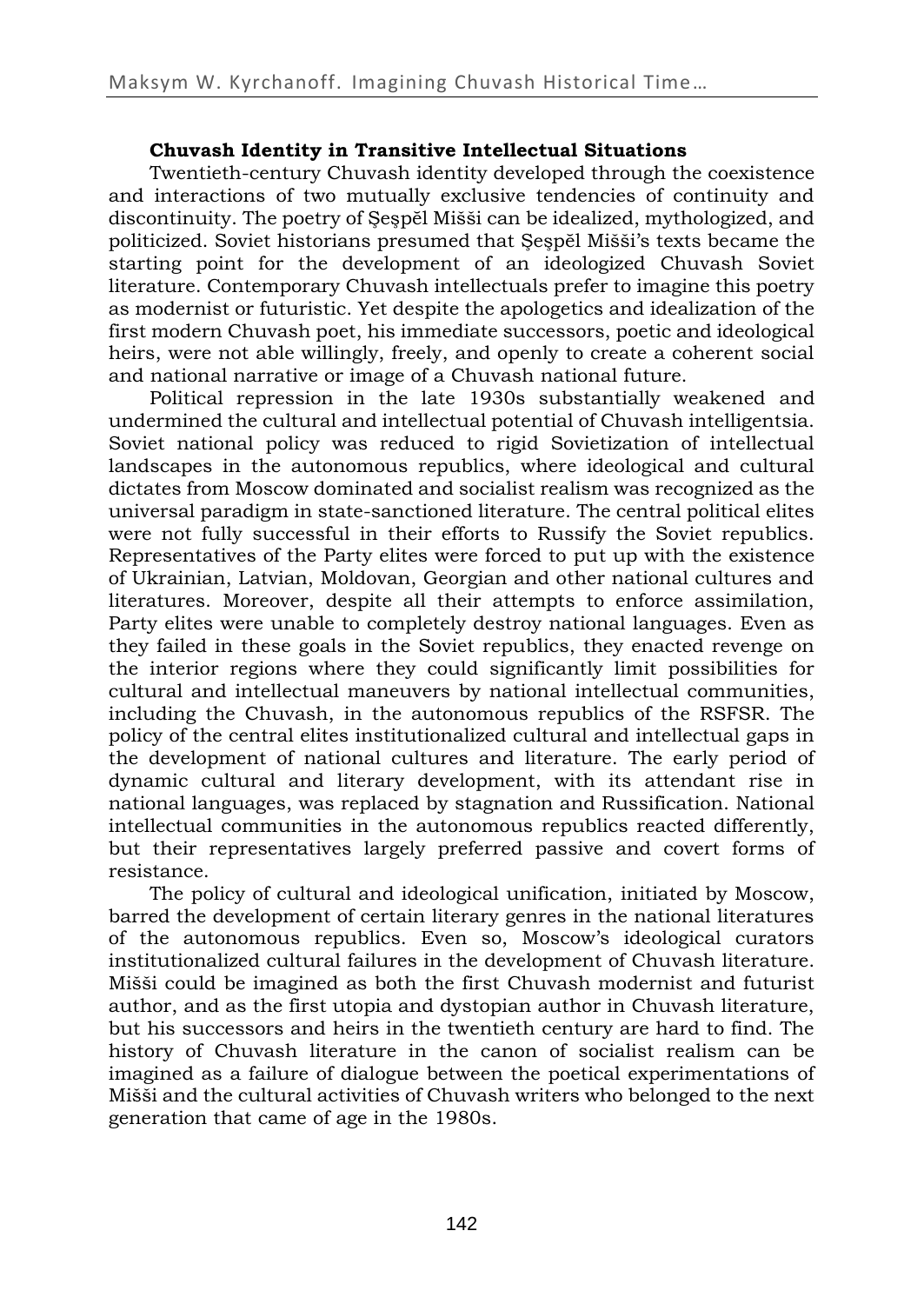As noted above, it is a supremely difficult task to locate utopian and dystopian elements in Chuvash literature of the second half of the twentieth century. Boris Cheendykov is among the few outstanding figures in contemporary Chuvash literature, but utopian and dystopian motives were never central to his texts. Some elements of utopian or anti-utopian selfconsciousness appear in one of his most controversial works, "Hăysene hăysem vĕleresšĕn surăhsem," or "Sheep Who Want Death" (Cheendykov 2009; 2012). The story, written in the 1980s, cannot be defined as utopian by any classical definition. The text is replete with motifs from traditional culture and the pagan perception of the world and reality. The image of death is central to the story:

It was winter and it was cold. My wife died on one of the clear, frosty nights, and I was alone. I occasionally went to a big club in the village center… I played cards, smoked a lot, and sometimes drank, but women were not attractive to me. I went up to the attic at midnight and, head bowed, sat next to the dead body of my beloved, and sometimes I kissed her. She, of course, was only a corpse, but for some reason, her hair still seemed alive to me. I looked at her for a long time... She was probably cold, and only in order not to frighten me, she did not talk about it. Every time, I came down from the attic sad and taciturn. My mind and my heart were dried up, and I could not sleep… I got up and sat in the back of the hut… I painted polygons, circles on the whitewashed furnace … I drew and wiped them (Cheendykov 2009, 15).

"Hăysene hăysem vĕleresšĕn surăhsem" is not a classical utopia or dystopia because the actions take place not in an ideal imagined world of the future, but in an agrarian and rural Chuvash periphery without any concrete and determined historical origins or roots. The imagined world of the central hero of this story is lost in time, or perhaps exists on the border between time, space, and epoch. The cemetery is imagined as one of the emblematic places of memory in the text:

Soon I got tired of such a life, and I wrapped the body on the sled... I harnessed an old, lame mare and went to the ancient cemetery where long ago no one was buried. All day long I shoveled snow and picked at the frozen ground. Only in the evening was the grave ready and I said goodbye forever to my beloved. At night I stumbled home, wept, and buried my head in the pillow, forgotten in a dream" (Cheendykov 2009, 16).

The text of the story is multifaceted, multilevel, and extremely controversial. Allegorical descriptions of necrophilia are not invented as а biological act, but rather imagined as an intellectual form of Chuvash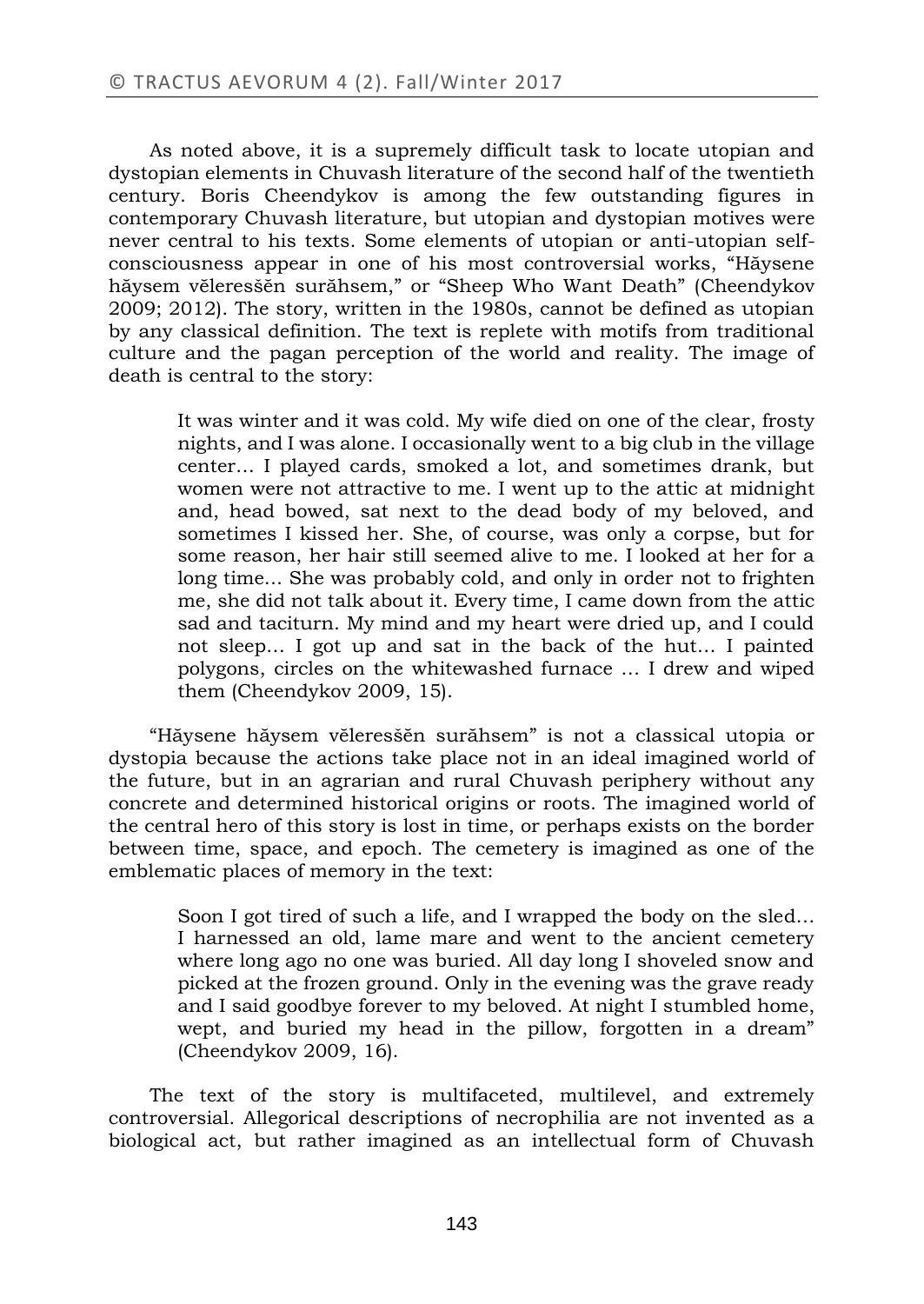community existence during an identity crisis. The scenes of necrophilia represent attempts to return to ethnic and traditional roots, to archaic culture, and a desire to give up our time, to break with traditions of contemporary consumerism. Therefore, the central character chooses a strategy based on a compromise with an old faith as a natural and inevitable form of religion. This identity choice helps the anonymous and unnamed hero to realize that "sometimes sheep kill themselves. The sheep who want to die. The sheep who do not understand what it is to just lie down and die. Apparently, these sheep are incredibly fond of white light, and their souls have a similarity to the human soul" (Cheendykov 2009, 19).

The cultural and intellectual traditions of the twentieth century developed discretely from the utopia and dystopia in Chuvash literature. Mišši foresaw utopia and dystopia as two different dimensions of a future ideal and idealized world. The utopian and anti-utopian motifs in his writings developed simultaneously, but were focused on universal national Chuvash futurum. The imagined coordinates of this ideal world of utopia in his Chuvash poetry can be mapped chronologically as part of the imagining "futurum" because they were imagined as part of the future in general. The poetics of Cheendykov's prose actualize another variant of utopian and antiutopian elements in Chuvash identity. A postmodernist, he renounces rigid and fixed localization of applicable heroes in space and time. The imagined world of Cheendykov develops as timeless and spaceless, as the worldphantom, imagined multiple worlds, worlds without clear boundaries, as world-frontier.

The boundaries between death and life, between being and non-being, between existence and non-existence, between paganism and Christianity are imagined, invented, mapped, and localized in the prose of Cheendykov onto mental maps of identity as vague, fuzzy, and blurred. Therefore, utopian elements and dystopian motifs in his texts could take place anywhere and at any time in the past, present, or future. Cheendykov breaks down and deconstructs hard and strict connotations between utopia and dystopia in abstract futurum. His utopian prose can be imagined as a prose of reverse direction. This structural feature is characteristic for Chuvash identity in general because Chuvash intellectuals of the twentieth century faced significant challenges of self-imagination and invention of national identity. However, while these difficulties could have encouraged the development of Chuvash science fiction and utopia and dystopia genres, this scenario of Chuvash identity transformation was not realized.

Efforts to develop a science fiction genre in Chuvash literature took place during the Soviet period, but Chuvash prose fiction writers were too much wrapped up and dressed in the formal and ceremonial robes of socialist realism, much like a restless imprisoned patient in a straitjacket. In the post-Soviet period, the national, folkloric, and ethnographic motifs that were extracted by Chuvash nationalist-oriented intellectuals from the dusty storerooms of Chuvash identity, strangled science fiction just as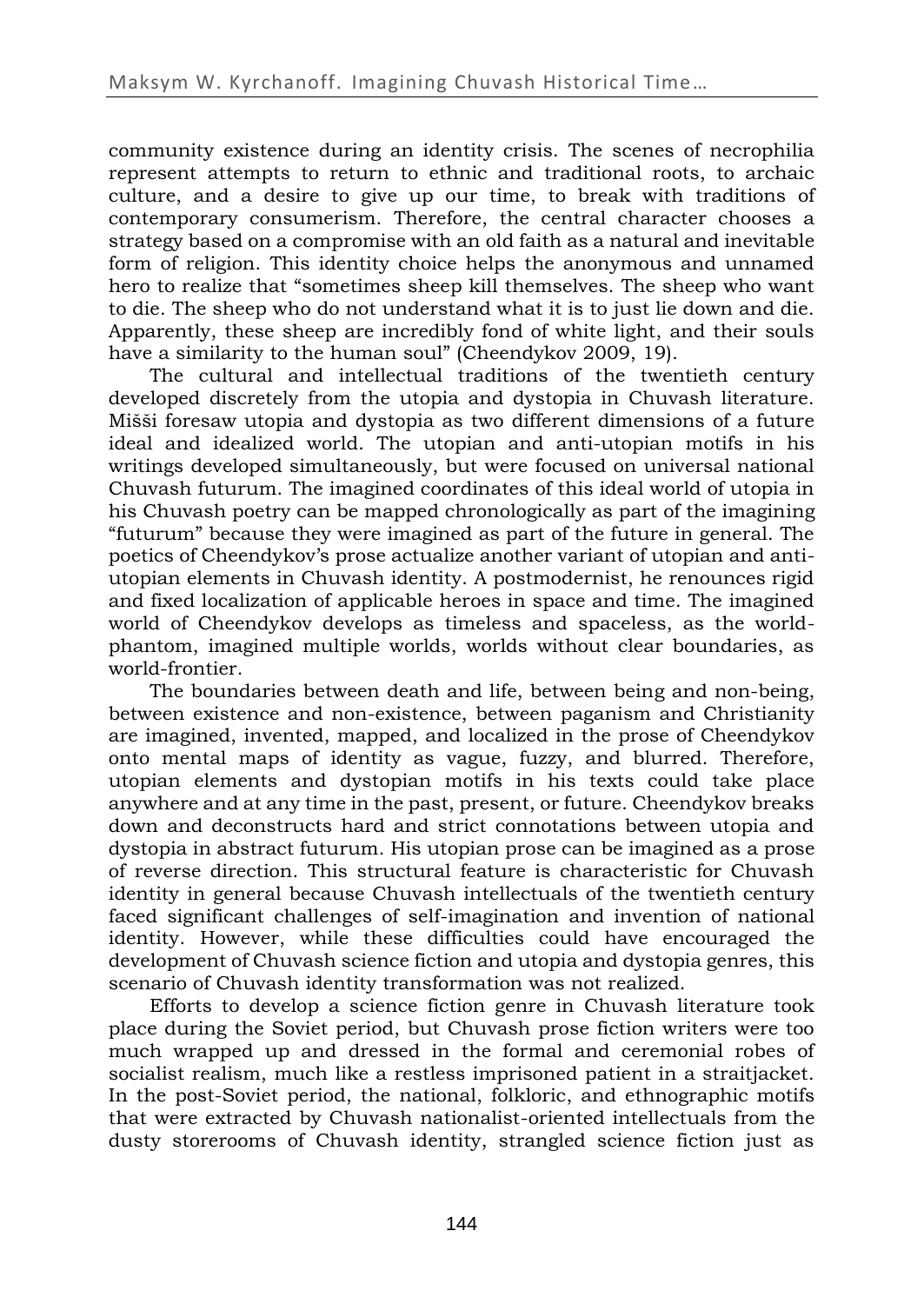socialist realism had in the heyday of its dynamic development. This suggests a poor prognosis for formalized Chuvash science fiction. The utopian and anti-utopian trends in Chuvash national and cultural identity in the twentieth century were subjected to coercive and violent deconstruction, marginalization, and displacement beyond the cultural and intellectual space. Therefore, attempts by Chuvash intellectuals to imagine, invent, mentally map, and reactualize national identity were only the first steps in the reconstruction of the elements and trends of utopian and dystopian self-consciousness.

# **The "Past" and "Future" in Grand Narratives of Official Historiography**

Grand narratives develop as the dominant form of official contemporary Chuvash historiography, including folk history reconstructions (Yenykka 2012) intended for mass consumption by Chuvash children. The modern Chuvash Republic requires legitimation, and local elites are interested in history writing as a means of consolidating national identity. More broadly, all great and generalized versions of history are important in the context of national unity. They create positive and attractive images of national history. The modern Chuvash Republic is not an exception from this universal logic of nationalism and national identity. In the Chuvash case, grand narratives conjure up a past that could assist in strengthening the consolidation of the Chuvash nation as an imagined community.

The history in Soviet Chuvashia and the post-Soviet republic was used as an effective mechanism for the consolidation and strengthening of national memory. That said, the general mechanisms of this memory are still unclear because quasi-official government versions of identity in modern Chuvashia have developed within a closed and predominantly conservative model. Universities and research academic institutions that have existed in Chuvashia since the Soviet period are expected to serve official historiographical discourse and narrative continuity for legitimacy production. The great narratives in modern Chuvash historiography actualize its status as a predominantly normative historiography. The ancient, medieval, and modern histories of Chuvashia in official historiography (*Istoriia Chuvashii noveishego vremeni* 2001; *Istoriia Chuvashii noveishego vremeni* 2009) are analyzed and studied in a predominantly political paradigm. This version of Chuvash history has been accepted by the ruling regional elites as the only true and correct option. Typical of this situation is the preface (Fedorov 2001) to then President of the Chuvash Republic Nikolai Fedorov's history of Chuvashia. Overall, in this framework, an events-driven history intersects with ethnographic studies (Ivanov 2009).

Chuvash medieval history is overloaded with narratives that serve state and ethno-political myths of continuity between Chuvash groups who populated the territories of the current Chuvash Republic. These narratives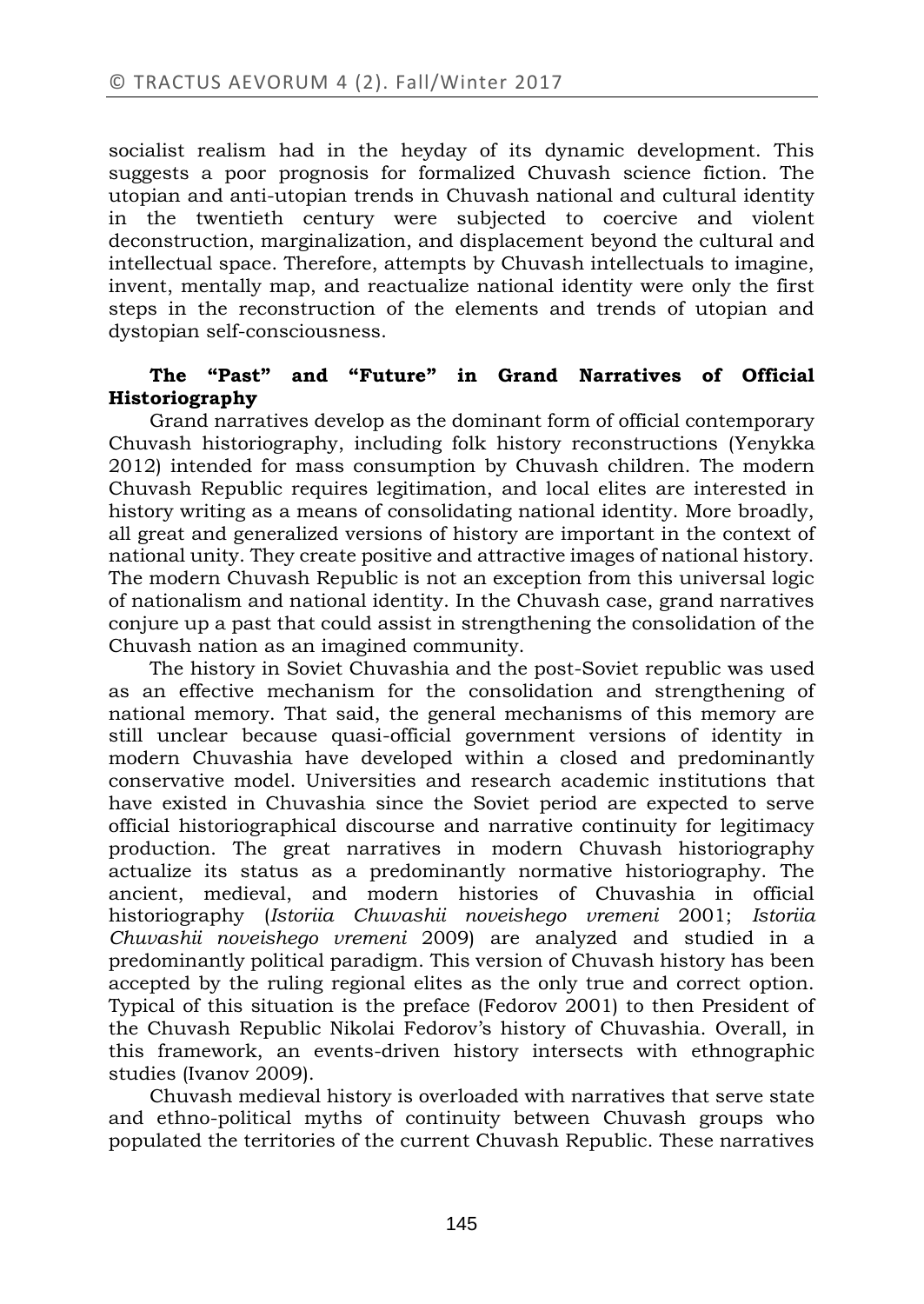also actualize continuity between different periods of Chuvash history. The thematic scope of this standardized historiography is too narrow and limited. The modern Chuvash historians involved and engaged in historical studies prefer to think in predominantly linear, political, events-driven, state, social, and economic history. The great synthetic versions of Chuvash history crafted after 1991 contain numerous defects common to post-Soviet historical knowledge and are extremely ideologized. The main vectors of inquiry are too conventional; their methodological status is conditional and imagined. This version of historiography depends on political and ideological conditions. Chuvash official historiography in the post-Soviet period has not been successful in adopting new modes of historical writing, making it impossible for Chuvash historians to provide an effective framework for Chuvash history writing.

The "past" and "future" images in contemporary Chuvash historiography have no independent value for modern Chuvash historians who prefer to write a history of Chuvashia as a part of the greater discourse of linear history. The informal or formal principles of "past in the future" or "future in the past" are widely used by former Soviet Chuvash historians and intellectuals. As national history in the Soviet period was ideologically banned as politically incorrect and therefore reduced to a prehistory of the October Revolution, Soviet historians promoted futuristic dimensions of history as imagined backgrounds and invented the origins of a communist future. By comparison, contemporary historiography in post-Soviet Chuvashia developed in similar intellectual conditions and with similar approaches.

Still, contemporary historians have abandoned the notion that the history of Chuvashia started in October 1917. Instead, they have proposed a new version of history writing based on collective perceptions of the past as the prehistory of a Chuvash state and statehood. In the late 1990s, some Chuvash historians, including Izorkin (1997c; 1999a; 1999b) and Pogodin (1997) tried to radically revise the principles of history writing and propose a new concept of Chuvash history as national history, but their attempts were unsuccessful. Methodological approaches, theoretical foundations, and the presumed roots of Chuvash history remained largely unchanged. Therefore, the time / tense, landscape, and space, "the past in the future" and "the future in the past," are rather unattractive frameworks for conservative Chuvash historians. These problems are analyzed predominantly by nationally-oriented intellectuals and Chuvash historians who tend to use a multidisciplinary approach. They are not affiliated with official state academic institutions in the Chuvash Republic, which predominantly reproduce the official historiographical discourse.

The concepts of national history that actualize "past" and "future" narratives are not developed in official contemporary discourse. Chuvash historians of the past two decades have dismissed the concept of a national history and instead developed an alternative, state history of the Chuvash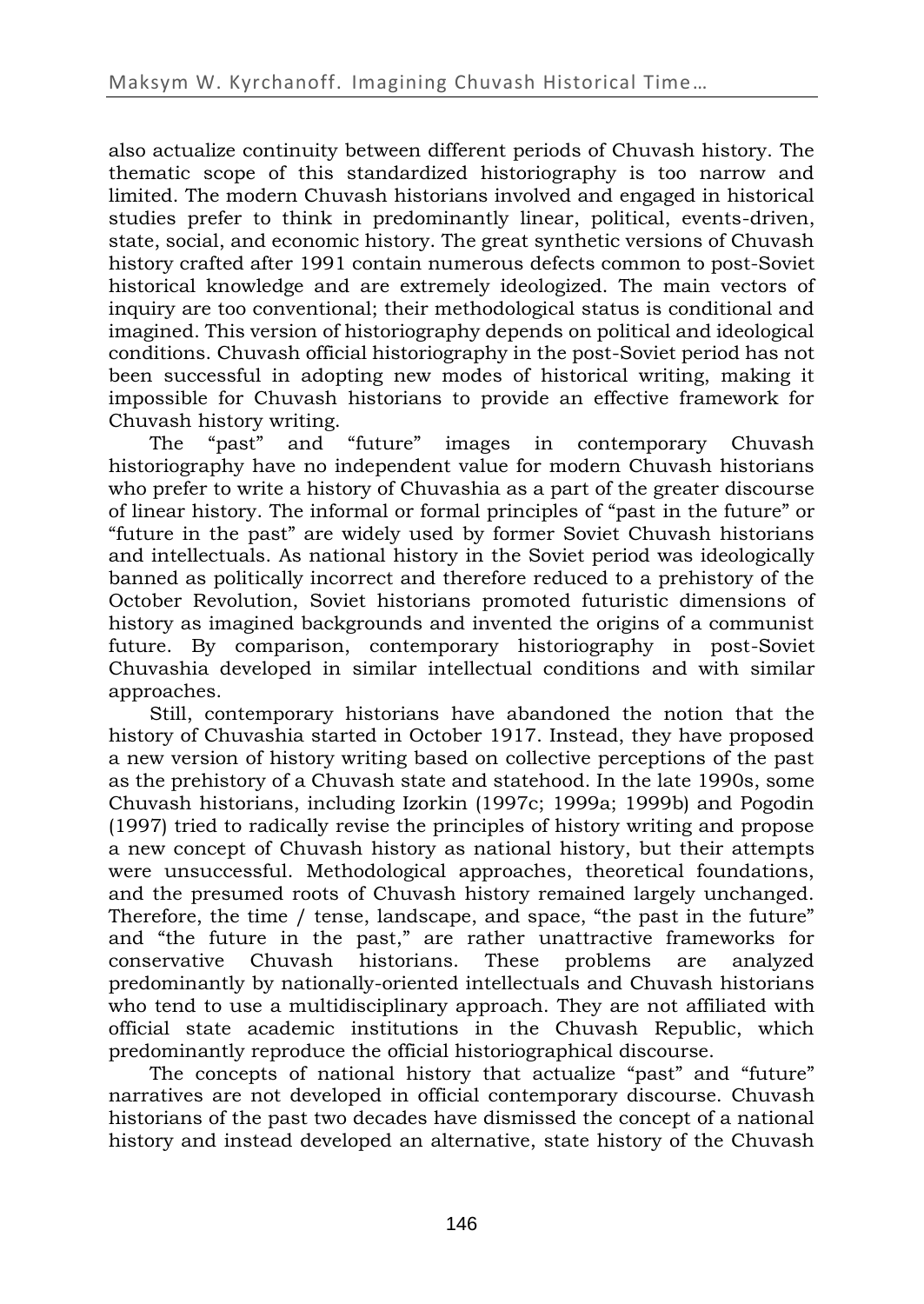Republic. This state version of history writing in the 2010s assumed the dominant position. The principles of communist loyalty were replaced by myths of moderate Chuvash political nationalism. The Soviet history of Chuvashia in this methodological approach lost its independent significance. Historical imagination in post-Soviet Chuvash historiography became a prehistory of transformation within the Chuvash Autonomous Soviet Socialist Republic, which was framed as an incomplete and flawed form of autonomy that was ultimately replaced by the Chuvash Republic in the Russian Federation. Contemporary official historiography in the Chuvash Republic tends to conscribe "past" and "future" narratives in historical imagination, seeming them as a replacement for the earlier mechanics of chronologically ordered events and socioeconomic changes.

Modern Chuvash historians are not interested in analysis of theoretical foundations and historical tense problems. They presume to focus historical studies on other problems and themes that unify society and serve the political order of the ruling elites. It should be noted that these features are not unique to Chuvash historians. Chuvash historiography is characterized by servile orientations and preferences, which adversely influence the main vectors of humanities scholarship in modern Chuvashia. This situation has fragmented the Chuvash intellectual landscape. Supporters of a radical historical epistemology and a predominantly postmodern interdisciplinary synthesis propose different perceptions of historical tense that actualize Chuvash "past" and "future" narratives in Chuvash historical imagination and identity.

## **Historical Time in the Post-Soviet Chuvash Identity**

The uncertainty of chronological time and "past" / "future" categories, and the constant invention and imagining of identity, were also characteristic of other modern Chuvash intellectuals. Atner Huzangaj was among those who managed to express the prevalent attitudes of the Chuvash people. Huzangaj proclaimed the outset of "twilight's time, a twilight state of mind" (1997). The aforementioned story by Cheendykov (2009a; 2012), unstudied except for one brief review article (Savel'eva, 2012), is a typical example of the dominance of certain trends, analyzed above, in Chuvash intellectual discourse. In the story, Cheendykov touches upon problems of death and questions of continuity and discontinuity between generations, as well as the forms and dimensions of Chuvash historical past and future time. The story cannot be unequivocally and categorically defined as futuristic. Although it has a predominantly postmodern connotation, it belongs to Chuvash futurist discourse, based on the "past" and "future" reflections.

Cheendykov (1987; 1993) further developed these ideas in his later play, *Dinner after Midnight* [*Şurşĕr hışşănhi apatlanu*] (1992). In the play, images of death, intertwined with national narratives, act as an incarnation of the past. The text of the play has parallels with earlier ideas of a national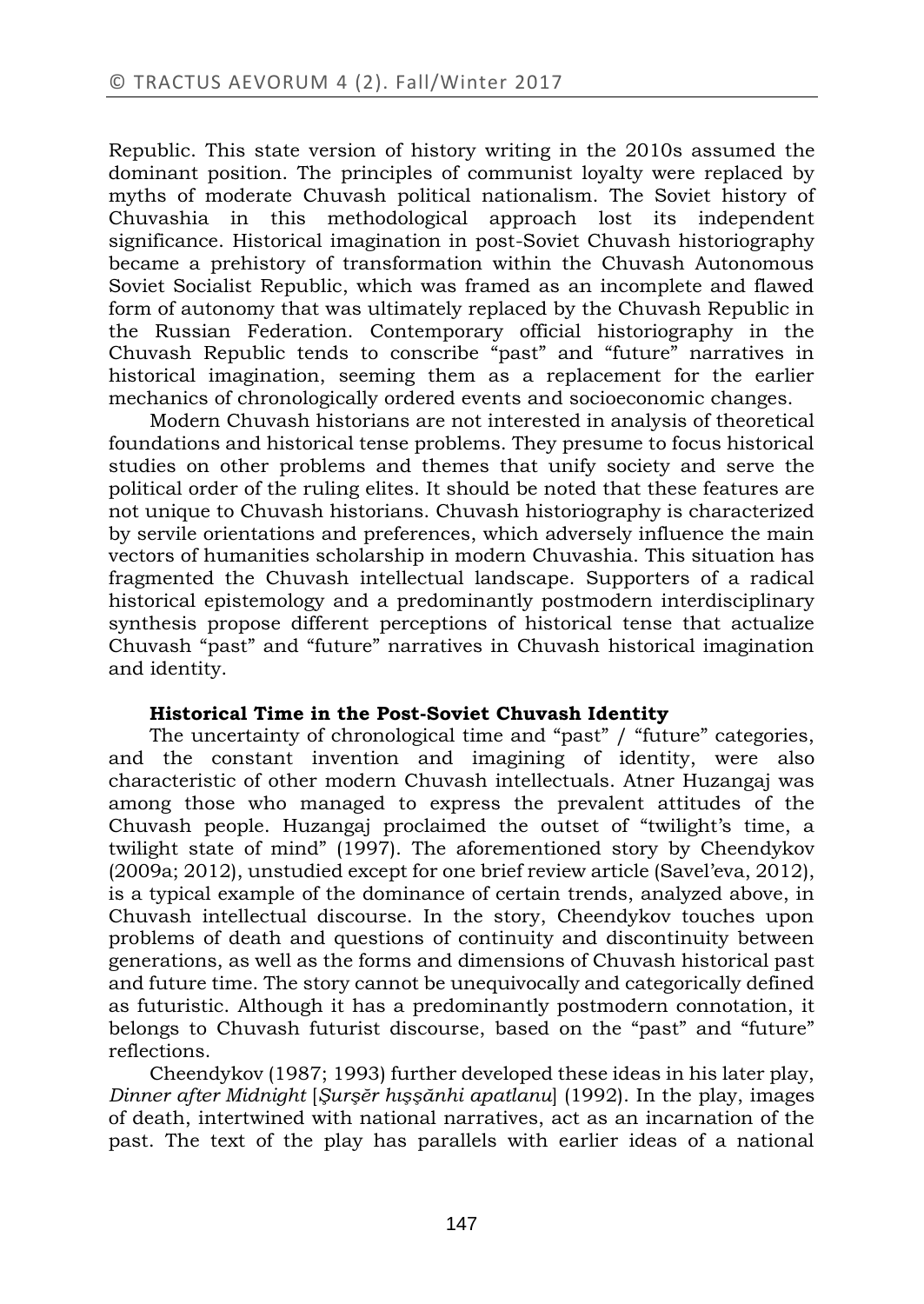Chuvash project proposed by Mišši. Artur, one of central protagonists, declares the general uncertainty and ambiguity of time in Chuvash identity:

…the hideous, ugly and unbearable times came... dreary autumn days... ... I want to forget for a moment and escape away in the far world of dream... there is nobody in this world ... nature, flowers and grass, sky, earth, the river wide as Atăl will be there with you… the sun is not too far... but you never will reach the sun, poor Chuvash ... will never reach... fly, fly to the sun ... to the great sun, to the Yellow Days Land… you will reach the sun and you will melt ... but it is better to thaw than to live like this… turn to the light, to the native land… (Cheendykov 1997).

The problems of uncertain development in Chuvash identity are also presented in other texts by Cheendykov, for example in his short story, "The Return of Khan" (2005). The formally post-Soviet, but in fact neo-Soviet reality simultaneously coexists with different and uncertain scenarios of development and transformation. The neo-Soviet protagonists, including Kazimir Petrovich, drink "cognac from the former Soviet and now brotherly Turkic Azerbaijan." At the same time, they are still in a transcultural situation of "sovereign Yerland in Great Russia," a republic ruled by former Communist Party functionaries who introduce previously banned elements of nationalistic ideology into the educational system. The transcultural situation is also expressed in the descriptions of a "robe embroidered with gold runic script and signs of ancient ancestors." The short story reflects a mental form of anxiety and concern about the development of Chuvash language and identity in post-Soviet Chuvashia. Its text reveals the transboundary and trans-temporal status of contemporary Chuvash identity, displaced painfully between the Turkic world and the post-Soviet realities of modern Russia, where political elites continue to persistently ignore the national characteristics of the regions.

Cheendykov's sentiments were further developed in a lecture delivered in 2012 at a summer camp hosted by the Chuvash public organization "Haval," At this event, he stated:

I live quietly now. I do not write anything. It does not mean that I do not want to write, but I do not know how to write or for whom to write. Of course, I would like to write something else, at least a couple of works, but God knows how it will be… I do not want to write bad texts because when you write something it has to be interesting firstly for you… and if it is not interesting… I think that such texts, in my opinion, are not necessary (Cheendykov 2009b).

Similar sentiments among Chuvash intellectuals were the result of Chuvash identity changes and transformations in the post-global era.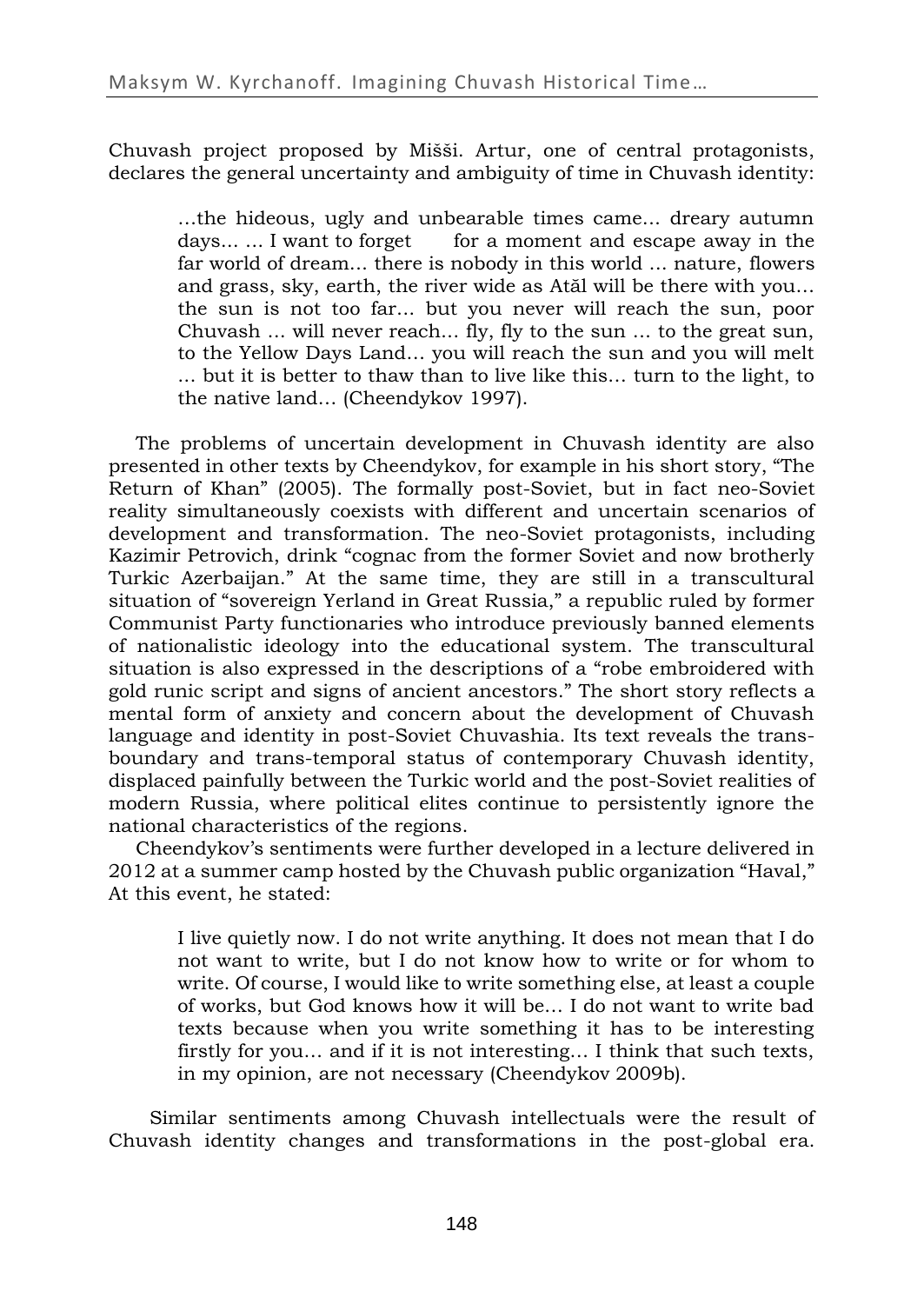Chuvash identity, as well as other national identities, sharply and nervously reacted to the threat of globalization. Chuvash intellectuals, including Cheendykov, sadly note, "You probably often see girls in Chuvash national costumes in official meetings on photographs from the public site cap.ru, but there is nothing in the soul in these costumes… they are used to hide this nothingness… it would be much better if Chuvashes wore American clothes, shorts, shirts, but would talk in Chuvash. This disease can be diagnosed as ornamentalism... and I do not know how to recover from it" (Cheendykov*,* 2009c).

In this context, Cheendykov draws parallels between postmodern Chuvash cultural identity and the Western world, which several decades earlier entered the era of postnational development. A singular national identity transformed into only one element among other fragmented and deconstructed components of collective memory. This postnational development put aside grand narratives that in previous historical epochs effectively consolidated and united nations, proposing universal values of political citizenship and ethnic identity. The combination of pessimism and optimism, futuristic impulses and tendency to restoration of archaic ethnicity, substantially influenced the concept of time in Chuvash identity. In the context of death, this time development became an imagined premonition of the inevitable erosion of national identities which started to transform in popular cultures of the post-Soviet Russia. The concept of "death" in modern Chuvash identity has futuristic connotations. Chuvash artist Gennadii Isaev argues that "we should ever disappear from the face of the earth, or embark on a path leading to the Future" (Iakovlev 1999).

The same ideas and mood are also characteristic of Yuri Yakku (1995). The image of death is transformed in his framework from the final destination to the starting point of movement directed into the future. Images of death in contemporary postmodern Chuvash identity turn death into a category that is outside of historical time, balancing between the historic past and futuristic future. The mixture of time frontiers and chronological boundaries, and the rethinking of the concept of "time" in general, are characteristic of Chuvash intellectual tradition. The genesis of this intellectual situation remains the subject of debate. Its origins should be placed within the historical experiences that the Chuvash nation was forced to live during historical time in a non-Chuvash cultural environment. Chuvash collective ideas and perceptions of time and landscape were formed and developed in the context of other cultures. In this regard, the institutionalization of time in Chuvash culture occurred too late.

## **Conclusion**

To summarize the assumptions about different perceptions of historical time and strategies of its appropriation in Chuvash nationalism and identity, the author argues as follows: Chuvash understanding of historical time coincided with the development of Chuvash nationalism and mentally dwelt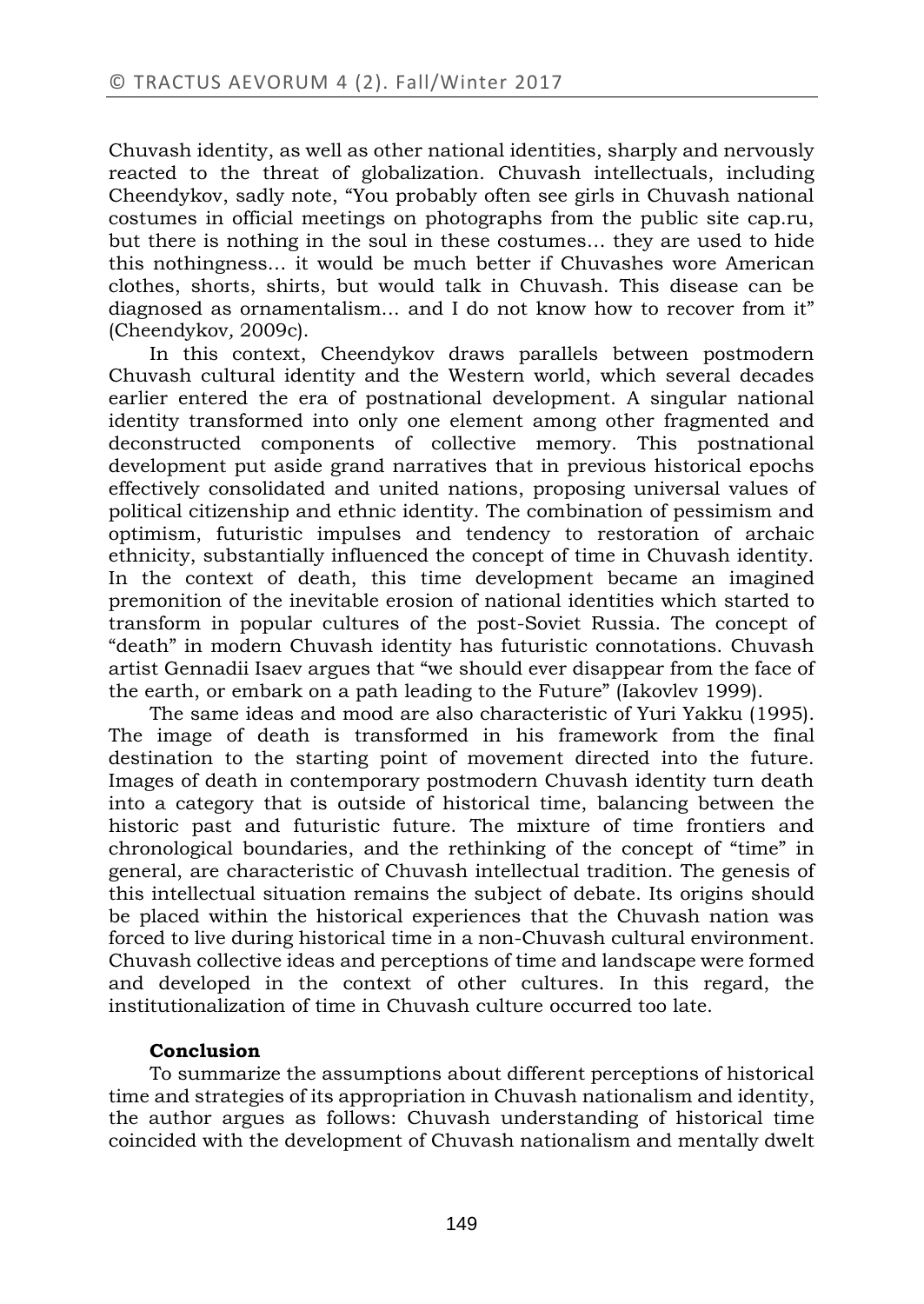among projects that assisted in the strengthening and modernization of Chuvash identity and promoted its transformation from traditional premodern agrarian communities into the identity of a nation-state. In nationalist imaginations, the 1917 revolution was nationalized, imagined, and reinvented as a Chuvash national revolution and an integral component of the Chuvash national historical project and local perception of historical time. Speculative ideas of Chuvash intellectuals about historical time in this framework were a form of national modernism, culturally and intellectually based on attempts to provide spiritual justification for the forced and violent Soviet model of political modernization. This required the radical destruction of the old and archaic, the predominantly peasant, and the partly Christian and partly pagan religious culture of a premodern Chuvash identity.

The political and ideological dynamics of the interwar Soviet cultural and literary landscape opened up debates about Chuvash historical time, but did not provide definitive answers. The rediscovery of Chuvash time as an imagined category of invented tradition became possible in the 1980s and 1990s, when Chuvash nationalism was on the rise. Chuvash perceptions of historical time in the twentieth century developed as a retrospective modernism based on old, archaic, simultaneous idealization and glorification of Chuvash national archaic history which was invented and imagined within a Chuvash national coordinate system. Chuvash intellectuals in the Soviet Union did not have a wide range of opportunities to realize their political ambitions and searched for symbolic salvation in the nationalization of history. The ideal future and futuristic world of the Chuvash landscape in Soviet Chuvash versions of futurism were mentally mapped and localized in the past. Chuvash national futurism in the post-Soviet era continued to evolve as retrospective futurism based on reflections, discussions, battles, and debates about failed and unrealized possibilities, and about dreams and ideals of the Chuvash national movement. National pessimism permeated the existential angst of Chuvash national identity makers and proponents in the early twenty-first century.

Slow historical dynamics were characteristic of Chuvash nationalism development, which imagined and invented a Chuvash nation rather late in comparison to other European nations. The late institutionalization of a Chuvash nation assisted its unique concept of time formation. Chuvash culture and literature were formed and developed in the absence of independent Chuvash statehood. Therefore Chuvash intellectuals came late to historical stages in the development of European culture, which other nations experienced in the nineteenth century. Thus, Chuvash versions and forms of romanticism, sentimentalism, and realism emerged later than in other European cultures. Chuvash historical time, on the one hand, was compressed. On the other hand, this situation institutionalized conditions for a more active and dynamic development of other cultural trends of modernism and futurism. The collective representations and debates on the past in Chuvash intellectual and cultural discourse were not formed during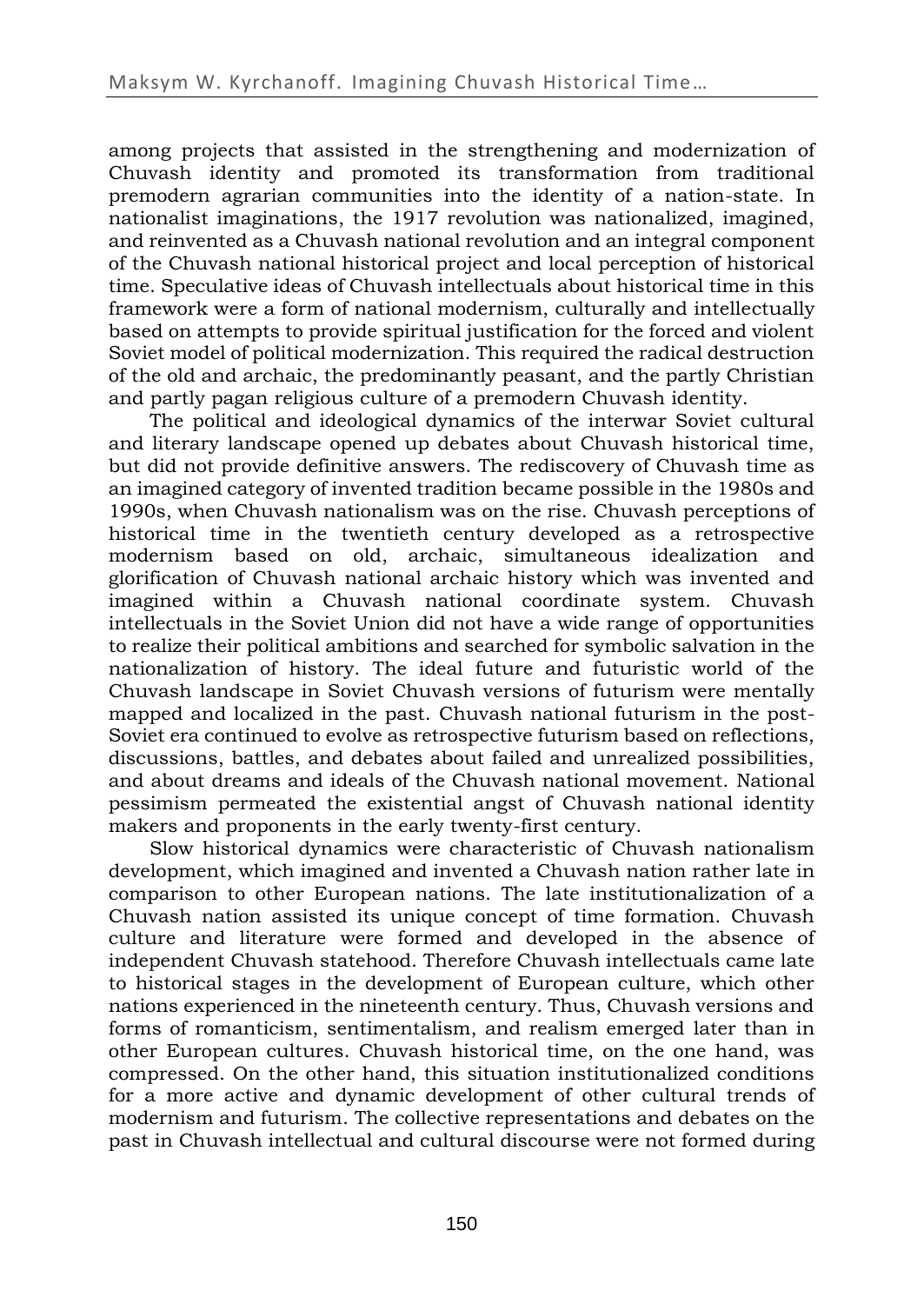the great historical stages of romanticism or realism. Modernism, with its focus on futurism, was not based on reflections or speculation about an imagined glorious past. This cultural trend formed Chuvash collective "past" and "future" ideas. Reflections about the future were critical to this intellectual situation. The formation of history, the "past," and historical time, were proposed and developed with considerable delay.

**Acknowledgments.** I am grateful to Boris Cheendykov, the Chuvash writer and intellectual. I am also in debt to Emily Baran, Olesia Gorte and Aleksandr Boldyrikhin for their remarks and guidance about how to improve and make my English language more accessible. I also thank my colleagues for their helpful commentaries and stimulating discussions.

#### **References**

- *Pervyi Vsechuvashskii kraevedcheskii s'ezd (15–21 iiunia 1928 g. v g. Cheboksarakh ChASSR). Tezisy dokladov i rezoliuttsii [The First Chuvash Congress of Regional History on June 15–21, 1928 in Cheboksary in the Chuvash Autonomous Soviet Socialist Republic. Proceedings and Resolutions].* Cheboksary, 1929. (In Russian)
- *Škulta vĕrenmelli uçebniksene kĕnĕ terminsem [The Textbook of Definitions for Secondary School]*. Šupaškar, 1934. (In Chuvash)
- "Chuvashskoe gumanitarnoe soobshchestvo v zerkale mnenii uchenykhgumanitariev [The Chuvash Humanities Community in a Mirror of the Scholars of Humanities` Opinion]." 2010. *Chuvashskii gumanitarnyi vestnik* 5: 181–191. (In Russian)
- Vacheva, A. 2002. "Prochiti na bylgarskiia modernizym [Readings in Bulgarian Modernism]." *LiterNet*. No 3 (28). Accessed January 15, 2017. https://liternet.bg/publish4/avacheva/prochiti.htm (In Bulgarian)
- Vacheva, A., N. Papuchiev. 2012. "Natsionalnata ideia kato problem na literaturnata istoriografiia [National Idea as a Problem of the Literary Historiography]." *LiterNet*. No 8 (153). Accessed January 15, 2017. https://liternet.bg/publish4/avacheva/nacionalnata-ideia.htm (In Bulgarian)
- Anderson, B. 1983. *Imagined Communities. Reflections on the Origin and Spread of Nationalism*. London: Verso.
- Gryncharov, A. 2006. "Konservtizmyt, syvremennosta i tsennosti na traditsiiata [Conservatism, Contemporaneity and Traditional Values]." *LiterNet*. No 8 (81). Accessed January 18, 2017. https://liternet.bg/publish4/agryncharov/konservatizmyt.htm (In Bulgarian)
- Alipieva, A. 2006. *Natsionalna identichnost v bylgarskata literatura [National Identity in Bulgarian Literature]*. Varna: LiterNet. Accessed December 10, 2008. https://liternet.bg/publish/aalipieva/nacionalna/content.htm (In Bulgarian)
- Izorkin, A. 1996. "Atălşi Pălhara kam tĕp tună? [Whose was Volga Bulgaria?]." *Hıpar*, August 14. (In Chuvash)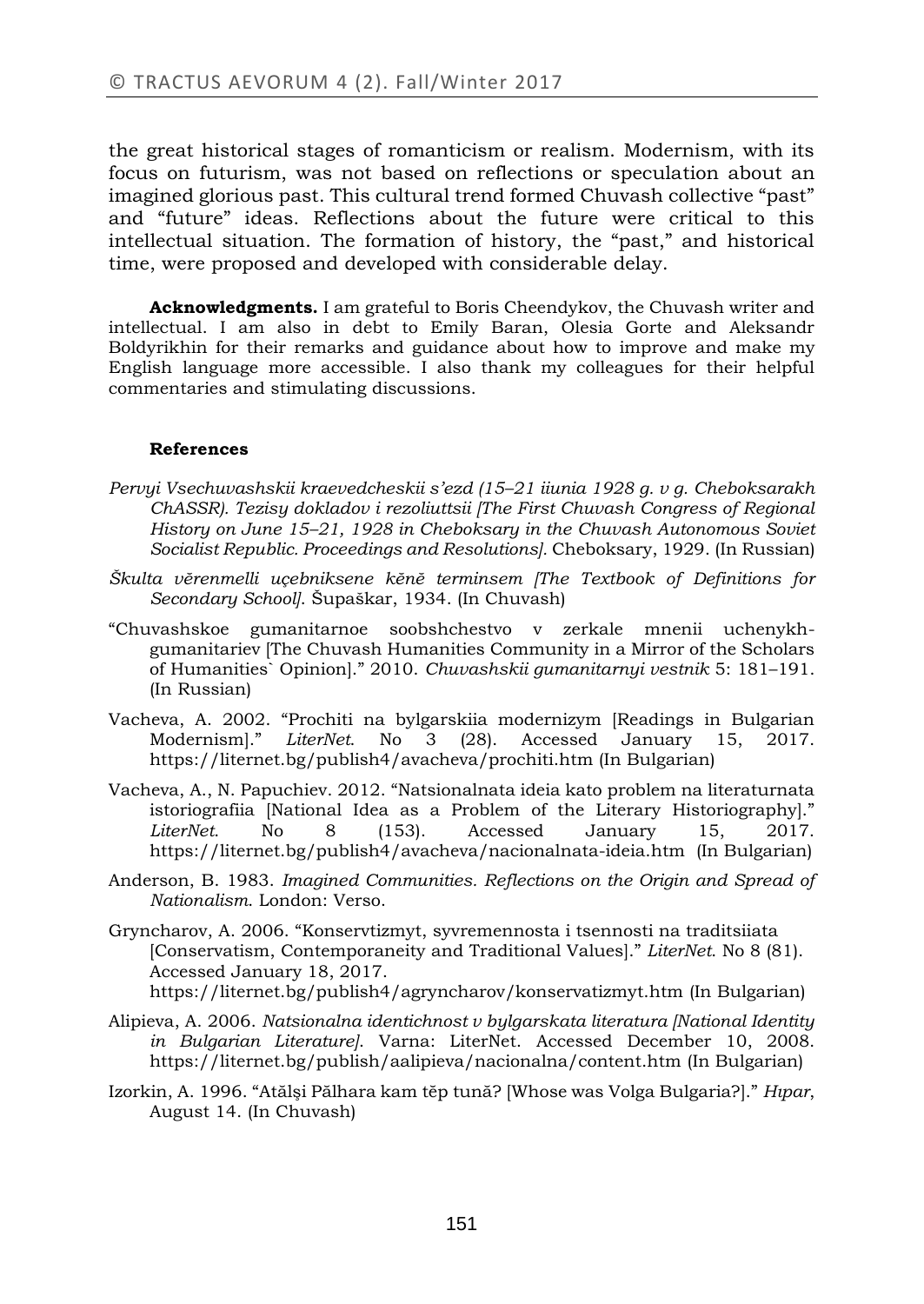- Izorkin, A. 1996. "Pĕr suya yubilei şinçen? [What Anniversary are We Celebrating?] Vırăssem Atălăn sıltăm ençi çăvašsempe tuşi şarmăssene parăntarni 450 şul şitrĕ." *Hıpar*, December 25. (In Chuvash)
- Izorkin, A. 1997a. "Lızlov istorik çăvašsem şinçen [Lyzlov as a Historian of Chuvashes]." *Hıpar*, April 12. (In Chuvash)
- Izorkin, A. 1997b. "Mĕn uyavlatpăr?" *Hıpar*, May 24. (In Chuvash)
- Izorkin, A. 1997c. "Chto prazdnuem? [What Do We Celebrate?]." *Hıpar-digest*. October. No 2. (In Russian)
- Izorkin, A. 1997d. "Skazka o "dobrovol'nom vhozhdenii" Chuvashii v sostav Russkogo gosudarstva [A Tale about the 'Volutary Entry' of Chuvashia into the Russian State]." *Lik Chuvashii* 2: 127–137. (In Russian)
- Izorkin, A. 1999a. "Ot zarozhdeniia idei do obrazovaniia avtonomii [From the Origin of an Idea to the Formation of an Autonomy]." In *Problemy natsional'nogo v razvitii chuvashskogo naroda. Sbornik statei [Problems of the National in the Development of Chuvash People. A Collection of Articles]*, 20–37. Cheboksary: Chuvashskii gosudarstvennyi institut gumanitarnykh nauk. (In Russian)
- Izorkin, A. 1999b. "Etap zarozhdeniia i razvitiia idei samoopredeleniia chuvashskogo naroda [A Stage of the Origin and Development of the Self-determination Idea among Chuvash People]." In *Problemy natsional'nogo v razvitii chuvashskogo naroda. Sbornik statei [Problems of the National in the Development of Chuvash People. A Collection of Articles]*, 9–19. Cheboksary: Chuvashskii gosudarstvennyi institut gumanitarnykh nauk. (In Russian)
- Izorkin, A. 2000. *Çăvaš çĕrĕlĕhĕn hıparşisemü "Hıpar" haşat tuhma puşlani 95 şul şitnĕ may [The 95th Anniversary of Chuvash Newspaper "Hıpar"]*. Šupaškar: Hıpar. (In Chuvash)
- Huzangaj A. 1997. "Vo imia... [In the Name of...]." *Respublika*. No. 53. P. 9. (In Russian)
- Cheendykov, B. 1987. *Çük uyăhě: kalavsem [November. Short stories]*. Šupaškar. (In Chuvash)
- Cheendykov, B. 1993. *Urasmet. Tragedi [Urasmet. Tragedy]*. Šupaškar. (In Chuvash)
- Cheendykov, B. 1992. *Şurşĕr hışşănhi apatlanu. Dramălla povesty [Dinner after Midnight]*. Šupaškar. (In Chuvash)
- Cheendykov, B. 1997. "Uzhin posle polunochi [Dinner after Midnight]." *Lik Chuvashii* 1: 46–62. (In Russian)
- Cheendykov, B. 2005. "Vozvrashchenie Hana [A Return of the Khane]." In *Sovremennaia literatura narodov Rossii [Contemporary Literature of the Peoples of Russia]*. Vol. 4. Book 2. Proza [Prose], 452–468. Moscow: Nezavisimoe izdatel'stvo "Pik". (In Russian)
- Cheendykov, B. 2009a. "Bolezn' ornamentalizma [The Ornamentalism Disease]." *Irĕklĕ sămah*, September 21. (In Russian)
- Cheendykov, B. 2009b. "Hăysene hăysem vĕleresšĕn surăhsem [Sheep Who Want Death]." In B. Cheendykov. *Tuhsa kayiççen [Sad Farewells]*, 15–19. Šupaškar: Çăvaš kĕneke izdatelystvi. (In Chuvash)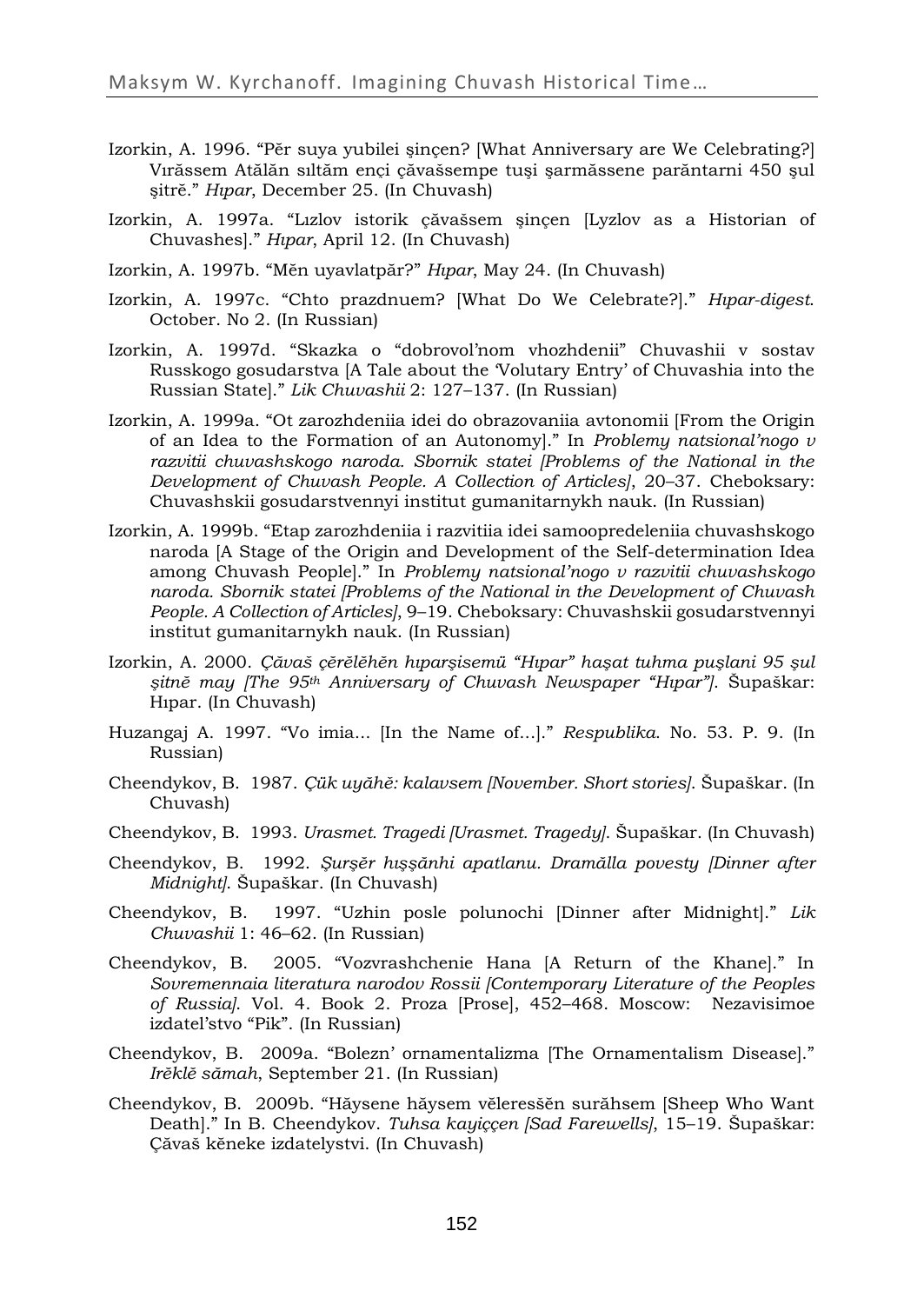- Cheendykov, B. 2009c. "Şur şĕr hışşănhi apatlanu [Dinner after Midnight]." In B. Cheendykov. *Tuhsa kayiççen [Sad Farewells]*, 188–189. Šupaškar: Çăvaš kĕneke izdatelystvi. (In Chuvash)
- Cheendykov, B. 2012. "Ovtsy, kotorye hotiat smerti [Sheep Who Want Death]." *Irĕklĕ sămah*, August 15. (In Russian)
- Hobsbawm E., T. Ranger, eds. 1983. *The Invention of Tradition*. Cambridge: Cambridge University Press.
- Pogodin, E. 1999. "Ob istorizme v izuchenii istorii chuvashskogo naroda [On the Historicism in the Study of the History of Chuvash People]." In *Problemy natsional'nogo v razvitii chuvashskogo naroda. Sbornik statei [Problems of the National in the Development of Chuvash People. A Collection of Articles]*, 71–87. Cheboksary: Chuvashskii gosudarstvennyi institut gumanitarnykh nauk. (In Russian)
- *Istoriia Chuvashii noveishego vremeni. Kniga 1. 1917–1945 [A Contemporary History of Chuvashia. Book 1. 1917–1945]*. Cheboksary: Chuvashskii gosudarstvennyi institut gumanitarnyh nauk, 2001. (In Russian)
- *Istoriia Chuvashii noveishego vremeni. Kniga 2. 1945–2005 [[A Contemporary History of Chuvashia. Book 2. 1945–2005]*. Cheboksary: Chuvashskoe knizhnoe izdatel'stvo, 2009. (In Russian)
- Iakovlev, I. 1999. "Obosoblennyi chelovek kak tip lichnosti, nedostaiushchii chuvashskoi kul'ture [An Individual as a Human Type that the Chuvash Culture Lacks]." In *Problemy natsional'nogo v razvitii chuvashskogo naroda. Sbornik statei [Problems of the National in the Development of Chuvash People. A Collection of Articles]*, 206–219. Cheboksary: Chuvashskii gosudarstvennyi institut gumanitarnykh nauk. (In Russian)
- *Chuvashskii gosudarstvennyi institut gumanitarnykh nauk, 1930–2000 [Chuvash State Institute for the Humanities in 1930–2000]*, edited by Ivan Boiko. Cheboksary: Chuvashskii gosudarstvennyi institut gumanitarnykh nauk, 2000. (In Russian)
- *Dimitriev Vasilii Dimitrievich. Uchionyi, pedagog, obshchestvennyi deiatel', grazhdanin [Dimitriev Vasilii Dimitrievich. A Scholar, Educator, Public Figure, and Citizen]*, edited by Ivan Boiko. Cheboksary: Chuvashskii gosudarstvennyi institut gumanitarnykh nauk, 2013. (In Russian)
- Kuznetsov, I. 1930. *Çăvaš kommunisçĕsem huššinçi sıltăš sulănçăka tata nationalism hirĕş [Chuvash Communists in the Struggle against Nationalism]*. Šupaškar. (In Chuvash)
- Kuznetsov, I. 1931. *Natsi ıytăvĕpe çăvašsen ilemlĕ literature [National Question in Chuvash Literature].* Šupaškar. (In Chuvash)
- Savel'eva M. 2012. "Na poroge samoubiistva [On the Brink of Suicide]." *Irĕklĕ sămah*, August 16. (In Russian)
- Boitsov, M. 2013. "Neskol'ko melanholicheskih tezisov ob istorike i globalizatsii [A Few Melancholic Arguments about a Historian and Globalization]." In *Kak my pishem istoriiu? [How Do We Write History?]*, edited by Gregory Dufaud, 393– 413. Moscow: Rosspen. (In Russian)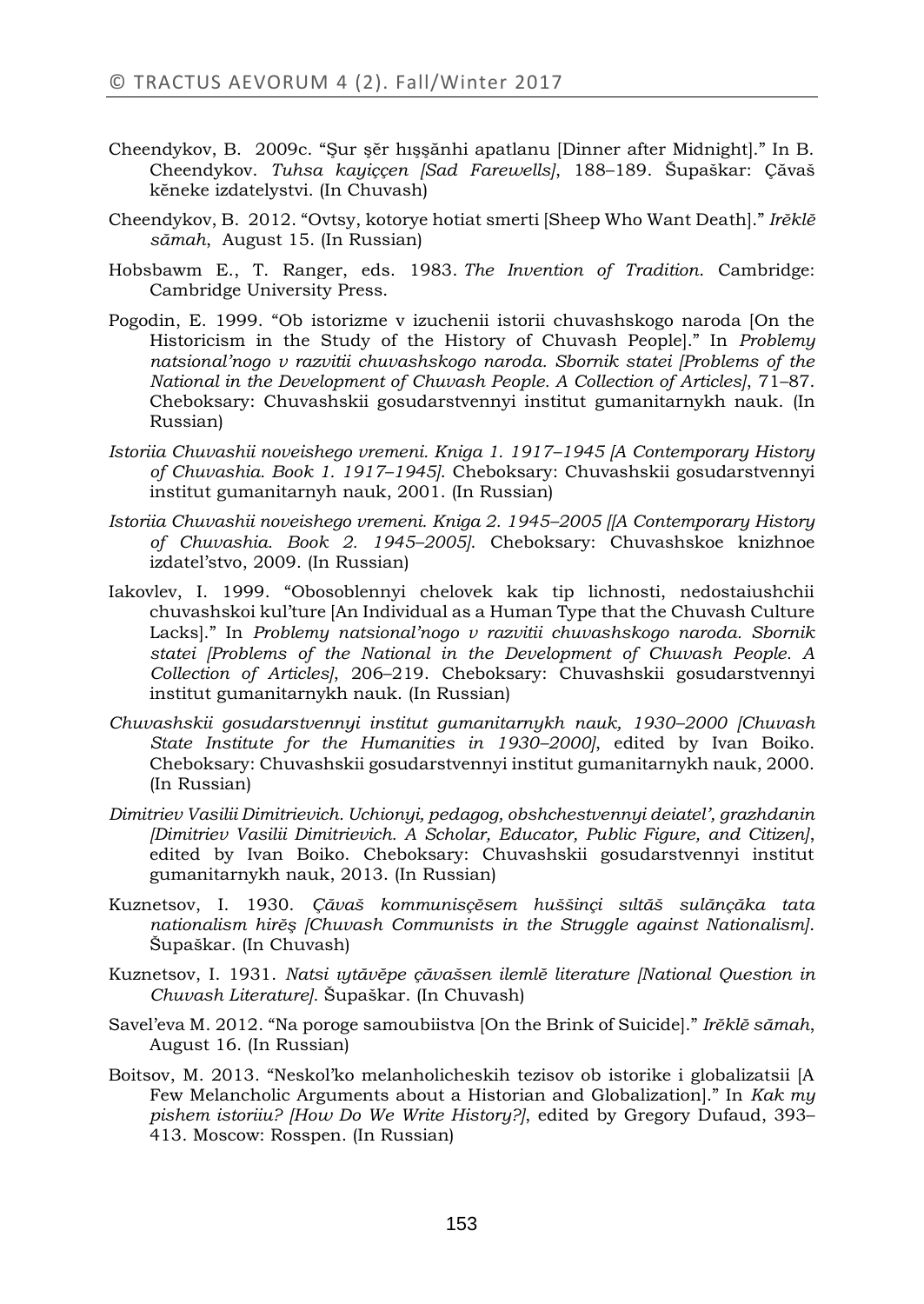- Fedorov, N. 2001. "Slovo o vremeni, o narode i o respublike [A Word about the Time, People and Republic]." In *Istoriia Chuvashii noveishego vremeni. Kniga 1. 1917– 1945 [A Contemporary History of Chuvashia. Book 1. 1917–1945]*, 3–10*.* Cheboksary: Chuvashskii gosudarstvennyi institut gumanitarnykh nauk. (In Russian)
- Koposov, N. 2013. "Istoricheskie poniatiia v mire bez budushchego [Historical Notions in the World without Future]." In *Kak my pishem istoriiu? [How Do We Write History?]*, edited by Gregory Dufaud, 57–93. Moskva: Rosspen. (In Russian)
- Vanerkke, Nikolai. 1926. *Çăvaš çĕlhiyĕn orfokrafi slovarĕ* [*Spelling Dictionary of the Chuvash Language]*. Šupaškar. (In Chuvash)
- Vanerkke, Nikolai. 1929. *Çăvašla şırassi. Pravĕlăsempe orfokrafi slovarĕ* [Spelling dictionary and rules of the Chuvash language]*.* Šupaškar. (In Chuvash)
- Petrov-Tinehpi Mišši. 1925. "Çăvaš halăhĕ pălhar halăhĕ [Chuvash nation is a Bulgar Nation]." *Suntal.* No 2. (In Chuvash)
- Petrov-Tinehpi Mišši. 1928. *Çăvaš istoriyĕ şinçen [A History of Chuvash].* Šupaškar. (In Chuvash)
- Vasil'ev, S., V. Shibanov. 1997. *Pod ten'iu zerpala. Diskursivnost', samosoznanie i logika istorii udmurtov [Under the Shade of Zerpal. Discoursivity, Selfconciousness and Logic of the History of Udmurts].* Izhevsk: Izdatel'stvo Udmurtskogo universiteta. (In Russian)
- Smolin, V. 1921. *Çăvašsen tĕp aslaššĕsem [Аncestors of the Chuvashes]*. Husan: Izdatel'stvo Tsentral'nogo Chuvashskogo Otdela pri Narodnom Komissariate po natsional'nym delam. (In Chuvash)
- Timuha Hĕvetĕrĕ, 1928. *Çăvaš çĕlhiyĕn krammattikĕ [The Grammar of Chuvash Language]*. Šupaškar. (In Chuvash)
- Vanter Kurijĕ, 1921. *Çăvaš halăhĕn istoriyĕ [A History of Chuvash People]*. Husan. (In Chuvash)
- Dimitriev, V. 1994. "Istoriia i natsional'nye problemy chuvashskogo naroda [A History and the National Problems of Chuvash People]." *Çăvaš Respublikin ăslăhpa üner natsi akademi hıparesĕm*. No 2. (In Russian)
- Dimitriev, V. 1996. "Çăvaš halăh istoriyĕ tata natsi ıytăvĕsem [A History of Chuvashes and the National Question]." *Tăvan Atăl.* No. 5. (In Chuvash)
- Dimitriev, V. 2000–2001. "Pravda o predposylkakh i protsesse mirnogo po chelobit'iu prisoedineniia Chuvashii k Rossii [The Truth about Preconditions and the Process of Chuvashia`s Peaceful Incorporation into Russia]." *Çăvaš Respublikin ăslăhpa üner natsi akademi hıparesĕm.* No 3. P. 3–83. (In Russian)
- Dimitriev, V. 2001. *Mirnoe prisoedinenie Chuvashii k Rossiiskomu gosudarstvu [The Peaceful Incorporation of Chuvashia into Russia]*. Cheboksary: Natsional'naia Akademiia nauk i iskusstv Chuvashskoi Respubliki. (In Russian)
- Dimitriev, V. 2003. *M.P. Petrov (Tinehpi) – deiatel' prosveshcheniia i kul'tury, istorik i etnograf [M.P. Petrov (Tinehpi) as a Distinguished Educator and Cultural Figure, Historian and Ethnographer]*. Cheboksary: Izdatel'stvo Chuvashskogo universiteta. (In Russian)